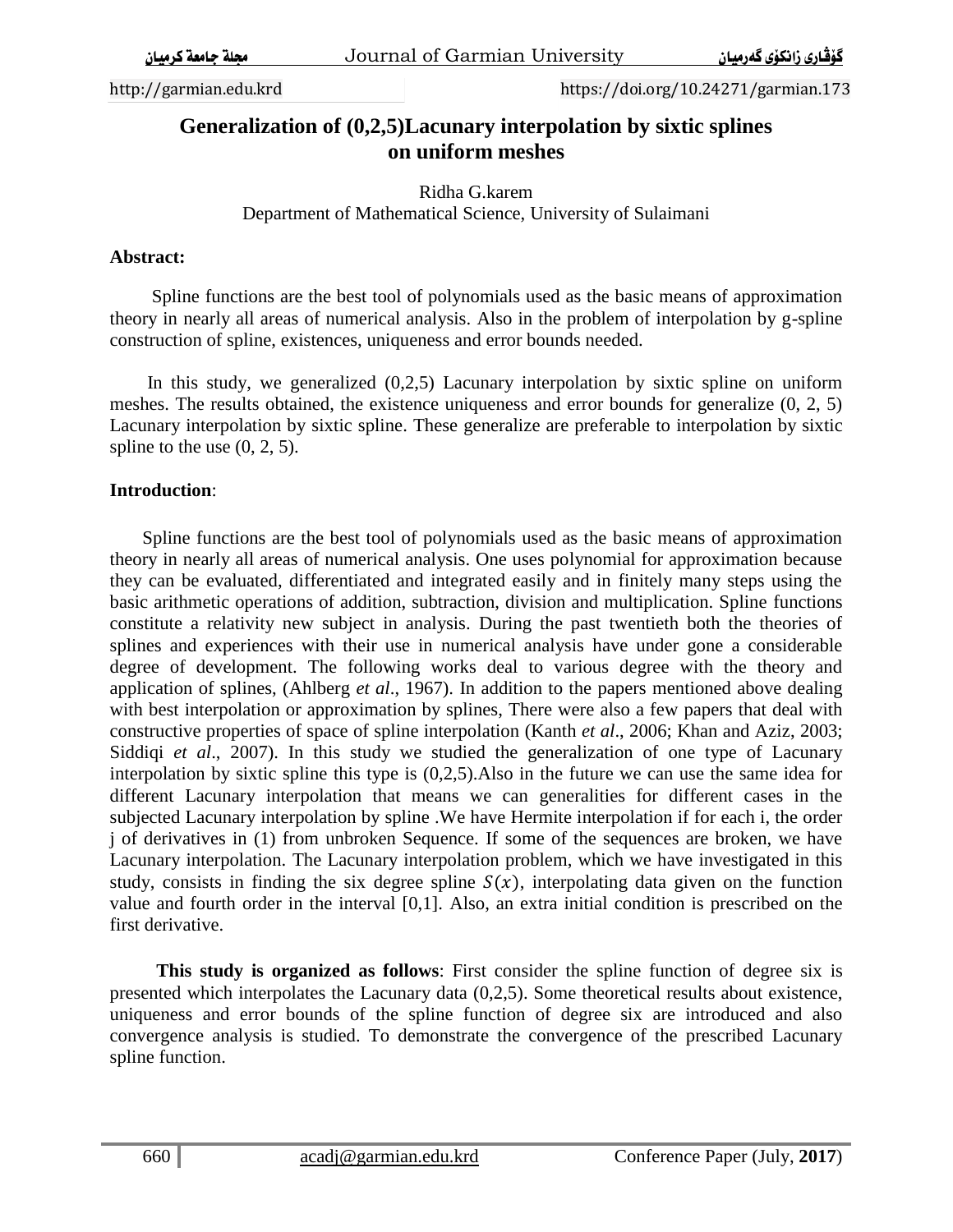#### **1.2 Descriptions of the Method:**

 In this section , We present for the first time according to our knowledge a six degree spline  $(0,2,5)$  interpolation for one dimensional and given sufficiently smooth function  $f(x)$ , defined on  $i = [0,1]$  and:

$$
P_n^{(j)}(x_i) = a_{i,j}, \, i = 1,2,\dots,n; j = 0,1,2,\dots,n
$$
\n<sup>(1)</sup>

We have Hermite interpolation if for each i, the order j of derivatives in  $(1)$  from unbroken Sequence. If some of the sequences are broken, we have Lacunary interpolation:

 $\Delta_n: 0 = x_0 < x_1 < \cdots < x_n = 1$ 

Denote the uniform partition of i with knots:  $x_i = ih$  where  $h = x_{i+1} - x_i$ 

We define the class of spline function  $S_{n,5}^2$  where  $S_{n,5}^2$  denotes the class of all splines of degree six which belongs to  $\mathcal{C}^2[0,1]$ , and n is the number of knots, as follow:

Any element  $S_{\Delta}(x) \in S_{n,6}^2$  if the following two conditions are satisfied:

(i) 
$$
S_{\Delta}(x) \in C^2[0,1]
$$

(ii)  $S_{\Delta}(x)$  is a polynomial of degree six in each  $[x_i,$ 

(2)

#### **Construction of the Lacunary sixtic Spline Function:**

If  $S(x)$  is a polynomial of degree six on [0,1], then we have

$$
S(x) = S_{\lambda}(0)A_0(t) + S_{\lambda}(\lambda)A_1(t) + S_{\lambda}(1)A_2(t) + S'_{\lambda}(0)A_3(t) + S'_{\lambda}(1)A_4(t) + S''_{\lambda}(\lambda)A_5(t) + S^{(5)}_{\lambda}(\lambda)A_6(t),
$$
\n(3)

Where  $\lambda \in (0,1)$ 

$$
A_0(t) = -\frac{(6\lambda^2 + 3\lambda - 1)}{\lambda(15\lambda^4 - 15\lambda^3 + 4\lambda^2)}t^6 + \frac{6(6\lambda^2 + 3\lambda - 1)}{15\lambda^4 - 15\lambda^3 + 4\lambda^2}t^5 - \frac{3(20\lambda^4 + 20\lambda^3 - 5\lambda + 1)}{\lambda(15\lambda^4 - 15\lambda^3 + 4\lambda^2)}t^4 + \frac{2(15\lambda^5 + 45\lambda^4 + 10\lambda^3 - 15\lambda^2 + 1)}{\lambda(15\lambda^4 - 15\lambda^3 + 4\lambda^2)}t^3 + \frac{3(15\lambda^4 + 5\lambda^3 - 6\lambda + 2)}{15\lambda^4 - 15\lambda^3 + 4\lambda^2}t^2 + \frac{3(15\lambda^4 + 5\lambda^3 - 6\lambda + 2)}{15\lambda^4 - 15\lambda^3 + 4\lambda^2}t^2 + 1,
$$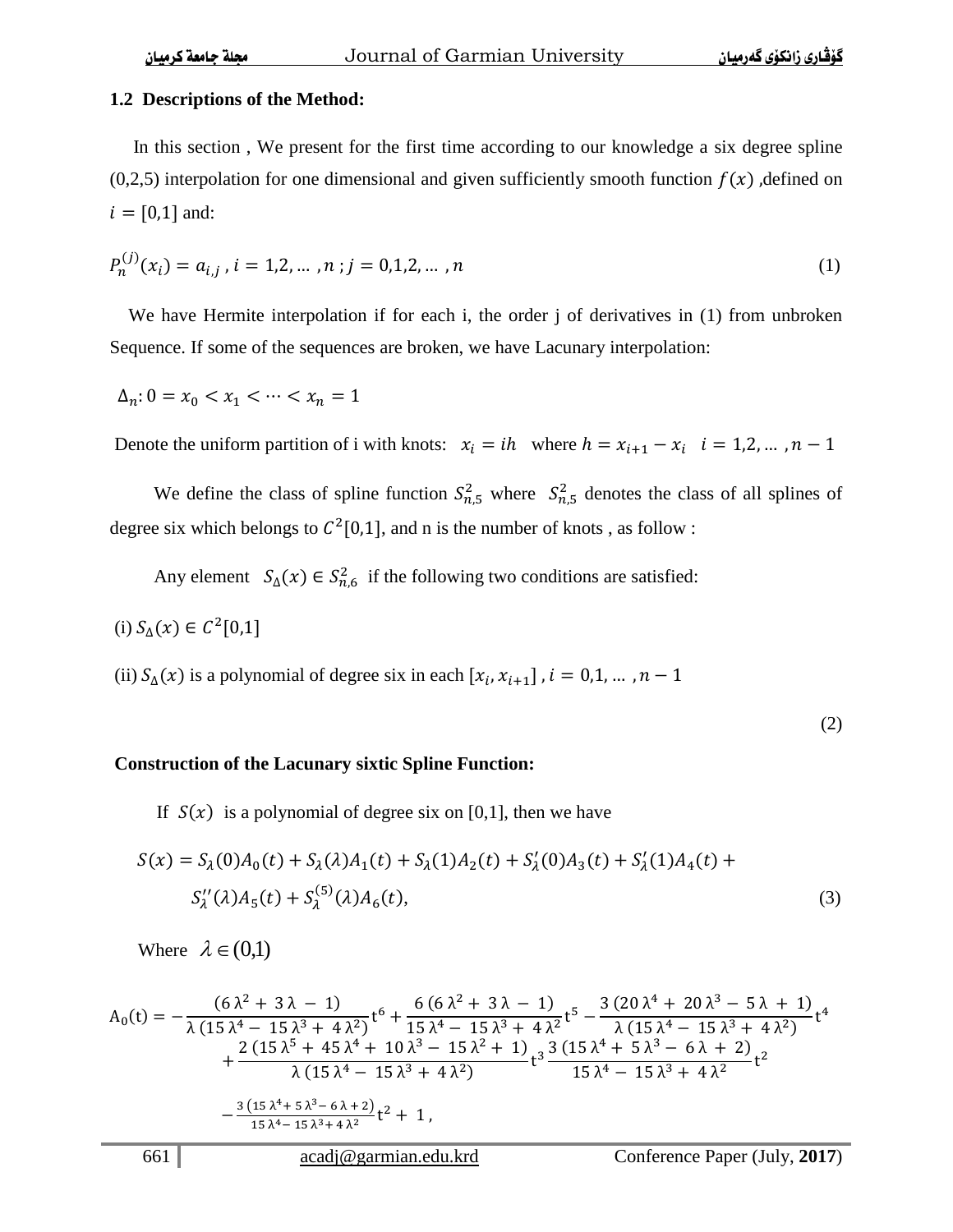$$
A_1(t) = \frac{(6\lambda^2 - 6\lambda + 1)}{\lambda(-15\lambda^7 + 60\lambda^6 - 94\lambda^5 + 72\lambda^4 - 27\lambda^3 + 4\lambda^2)}t^6 + \frac{6(6\lambda^2 - 6\lambda + 1)}{-15\lambda^7 + 60\lambda^6 - 94\lambda^5 + 72\lambda^4 - 27\lambda^3 + 4\lambda^2}t^5 -
$$

$$
\frac{3 \left(15 \, \lambda ^4-18 \, \lambda ^2+8 \, \lambda -1\right)}{\lambda \left(-15 \, \lambda ^7+60 \, \lambda ^6-94 \, \lambda ^5+72 \, \lambda ^4-27 \, \lambda ^3+4 \, \lambda ^2\right)}t^4+\frac{2 \left(45 \, \lambda ^4-54 \, \lambda ^3+12 \, \lambda ^2+3 \, \lambda -1\right)}{\lambda \left(-15 \, \lambda ^7+60 \, \lambda ^6-94 \, \lambda ^5+72 \, \lambda ^4-27 \, \lambda ^3+4 \, \lambda ^2\right)}t^3-\\
$$

$$
\frac{3 (15 \lambda^3 - 24 \lambda^2 + 12 \lambda - 2)}{-15 \lambda^7 + 60 \lambda^6 - 94 \lambda^5 + 72 \lambda^4 - 27 \lambda^3 + 4 \lambda^2} t^2
$$

$$
A_2(t) = \frac{(6\lambda^2 - 15\lambda + 8)}{15\lambda^5 - 60\lambda^4 + 94\lambda^3 - 72\lambda^2 + 27\lambda - 4}t^6 - \frac{6(6\lambda^3 - 15\lambda^2 + 8\lambda)}{15\lambda^5 - 60\lambda^4 + 94\lambda^3 - 72\lambda^2 + 27\lambda - 4}t^5 + \frac{12(5\lambda^4 - 10\lambda^3 + 5\lambda - 1)}{15\lambda^5 - 60\lambda^4 + 94\lambda^3 - 72\lambda^2 + 27\lambda - 4}t^4 + \frac{10(-3\lambda^5 + 16\lambda^3 - 15\lambda^2 + 3\lambda)}{15\lambda^5 - 60\lambda^4 + 94\lambda^3 - 72\lambda^2 + 27\lambda - 4}t^3 - \frac{3(-15\lambda^5 + 40\lambda^4 - 30\lambda^3 + 6\lambda^2)}{15\lambda^5 - 60\lambda^4 + 94\lambda^3 - 72\lambda^2 + 27\lambda - 4}t^2,
$$

$$
A_3(t) = -\frac{(3\lambda - 1)}{\lambda(15\lambda^3 - 15\lambda^2 + 4\lambda)}t^6 + \frac{6(3\lambda - 1)}{15\lambda^3 - 15\lambda^2 + 4\lambda}t^5 - \frac{(30\lambda^3 + 10\lambda^2 - 15\lambda + 3)}{\lambda(15\lambda^3 - 15\lambda^2 + 4\lambda)}t^4 + \frac{(15\lambda^4 + 45\lambda^3 - 30\lambda^2 + 2)}{\lambda(15\lambda^3 - 15\lambda^2 + 4\lambda)}t^3 - \frac{6(5\lambda^3 - 3\lambda + 1)}{15\lambda^3 - 15\lambda^2 + 4\lambda}t^2 + t,
$$

$$
A_4(t) = -\frac{(3 \lambda - 2)}{15 \lambda^4 - 45 \lambda^3 + 49 \lambda^2 - 23 \lambda + 4} t^6 - \frac{6 (2 \lambda - 3 \lambda^2)}{15 \lambda^4 - 45 \lambda^3 + 49 \lambda^2 - 23 \lambda + 4} t^5 + \frac{2 (-15 \lambda^3 + 5 \lambda^2 + 5 \lambda - 1)}{15 \lambda^4 - 45 \lambda^3 + 49 \lambda^2 - 23 \lambda + 4} t^4 + \frac{5 (3 \lambda^4 + 3 \lambda^3 - 5 \lambda^2 + \lambda)}{15 \lambda^4 - 45 \lambda^3 + 49 \lambda^2 - 23 \lambda + 4} t^3 - \frac{3 (5 \lambda^4 - 5 \lambda^3 + \lambda^2)}{15 \lambda^4 - 45 \lambda^3 + 49 \lambda^2 - 23 \lambda + 4} t^2,
$$

$$
A_5(t) = -\frac{1}{2\lambda(15\lambda^3 - 30\lambda^2 + 19\lambda - 4)}t^6 + \frac{3}{15\lambda^3 - 30\lambda^2 + 19\lambda - 4}t^5 - \frac{(5\lambda^2 + 10\lambda - 3)}{2\lambda(15\lambda^3 - 30\lambda^2 + 19\lambda - 4)}t^4 + \frac{(5\lambda^2 + \lambda - 1)}{\lambda(15\lambda^3 - 30\lambda^2 + 19\lambda - 4)}t^3 - \frac{(5\lambda - 2)}{30\lambda^3 - 60\lambda^2 + 38\lambda - 8}t^2,
$$

$$
A_6(t) = \frac{(2 \lambda - 1)}{900 \lambda^2 - 900 \lambda + 240} t^6 - \frac{(9 \lambda^2 + 3 \lambda - 4)}{1800 \lambda^2 - 1800 \lambda + 480} t^5 - \frac{(-5 \lambda^3 - 15 \lambda^2 + 6 \lambda + 2)}{1800 \lambda^2 - 1800 \lambda + 480} t^4 - \frac{(10 \lambda^3 + 3 \lambda^2 - 5 \lambda)}{1800 \lambda^2 - 1800 \lambda + 480} t^3 - \frac{(3 \lambda^2 - 5 \lambda^3)}{1800 \lambda^2 - 1800 \lambda + 480} t^2,
$$

(4)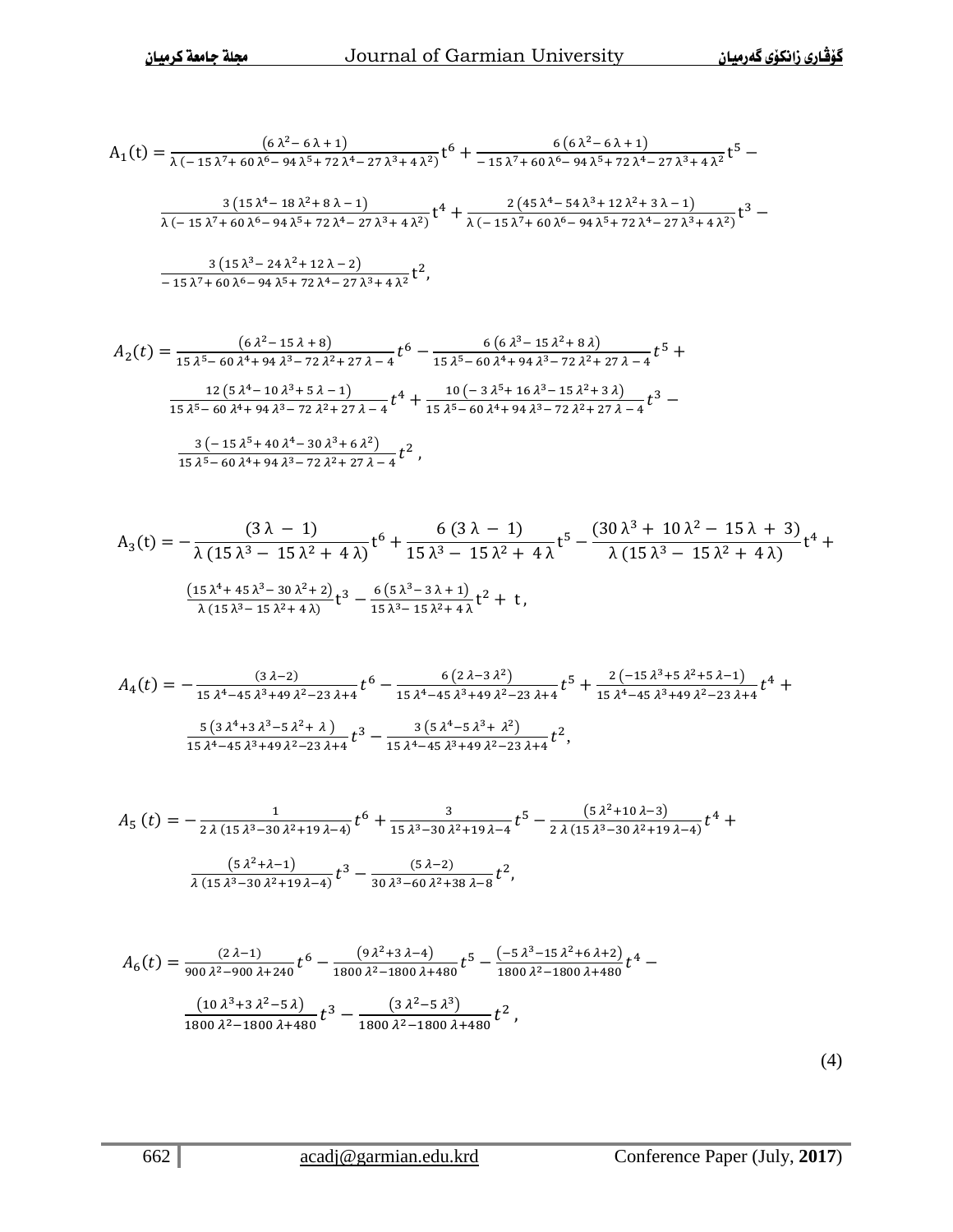For later references we note that:

$$
A_0''(0) = -\frac{6(15\lambda^4 + 5\lambda^3 - 6\lambda + 2)}{\lambda^2(15\lambda^2 - 15\lambda + 4)},
$$
  
\n
$$
A_1''(0) = \frac{6(15\lambda^3 - 24\lambda^2 + 12\lambda - 2)}{\lambda^2(15\lambda^2 - 15\lambda + 4)(\lambda - 1)^3},
$$
  
\n
$$
A_2''(0) = \frac{6\lambda^2(15\lambda^3 - 40\lambda^2 + 30\lambda - 6)}{(15\lambda^2 - 15\lambda + 4)(\lambda - 1)^3},
$$
  
\n
$$
A_3''(0) = -\frac{12(5\lambda^3 - 3\lambda + 1)}{\lambda(15\lambda^2 - 15\lambda + 4)},
$$
  
\n
$$
A_4''(0) = -\frac{6\lambda^2(5\lambda^2 - 5\lambda + 1)}{(15\lambda^2 - 15\lambda + 4)(\lambda - 1)^2},
$$
  
\n
$$
A_5''(0) = -\frac{5\lambda - 2}{(\lambda - 1)(15\lambda^2 - 15\lambda + 4)},
$$
  
\n
$$
A_6''(0) = \frac{\lambda^2(5\lambda - 3)}{60(15\lambda^2 - 15\lambda + 4)},
$$

$$
A_0''(1) = \frac{6(15\lambda^3 - 5\lambda^2 - 5\lambda + 1)(\lambda - 1)^2}{\lambda^3(15\lambda^2 - 15\lambda + 4)},
$$
  
\n
$$
A_1''(1) = \frac{6(15\lambda^3 - 21\lambda^2 + 9\lambda - 1)}{\lambda^3(15\lambda^2 - 15\lambda + 4)(\lambda - 1)^2},
$$
  
\n
$$
A_2''(1) = -\frac{6(15\lambda^4 - 65\lambda^3 + 105\lambda^2 - 69\lambda + 16)}{(15\lambda^2 - 15\lambda + 4)(\lambda - 1)^2},
$$
  
\n
$$
A_3''(1) = \frac{6(5\lambda^2 - 5\lambda + 1)(\lambda - 1)^2}{\lambda^2(15\lambda^2 - 15\lambda + 4)},
$$
  
\n
$$
A_4''(1) = \frac{12(5\lambda^3 - 15\lambda^2 + 12\lambda - 3)}{(\lambda - 1)(15\lambda^2 - 15\lambda + 4)},
$$
  
\n
$$
A_5''(1) = -\frac{5\lambda - 3}{\lambda(15\lambda^2 - 15\lambda + 4)},
$$

$$
A_6''(1) = \frac{(5\lambda - 2)(\lambda - 1)^2}{60(15\lambda^2 - 15\lambda + 4)},
$$

$$
A_0^{(6)}(0) = A_0^{(6)}(1) = -\frac{720(6\lambda^2 + 3\lambda - 1)}{\lambda (15\lambda^4 - 15\lambda^3 + 4\lambda^2)},
$$
  
\n
$$
A_1^{(6)}(0) = A_1^{(6)}(1) = \frac{120(6\lambda^2 - 6\lambda + 1)}{\lambda (-15\lambda^7 + 60\lambda^6 - 94\lambda^5 + 72\lambda^4 - 27\lambda^3 + 4\lambda^2)},
$$
  
\n
$$
A_2^{(6)}(0) = A_2^{(6)}(1) = \frac{(6\lambda^2 - 15\lambda + 8)}{15\lambda^5 - 60\lambda^4 + 94\lambda^3 - 72\lambda^2 + 27\lambda - 4},
$$
  
\n
$$
A_3^{(6)}(0) = A_3^{(6)}(1) = -\frac{(3\lambda - 1)}{\lambda (15\lambda^3 - 15\lambda^2 + 4\lambda)},
$$
  
\n
$$
A_4^{(6)}(0) = A_4^{(6)}(1) = -\frac{(3\lambda - 2)}{15\lambda^4 - 45\lambda^3 + 49\lambda^2 - 23\lambda + 4},
$$
  
\n
$$
A_5^{(6)}(0) = A_5^{(6)}(1) = -\frac{1}{2\lambda (15\lambda^3 - 30\lambda^2 + 19\lambda - 4)},
$$
  
\n
$$
A_6^{(6)}(0) = A_6^{(6)}(1) = \frac{(2\lambda - 1)}{900\lambda^2 - 900\lambda + 240},
$$

(5)

For  $f \in C^6[0,1]$ , we have the following expansions on  $[x_i, x_{i+1}]$ 

$$
f(x) = f(x_i) + (x - x_i)f'(x_i) + \frac{(x - x_i)^2}{2!}f''(x_i) + \frac{(x - x_i)^3}{3!}f'''(x_i) + \frac{(x - x_i)^4}{4!}f^{(4)}(x_i) + \frac{(x - x_i)^5}{5!}f^{(5)}(x_i) + \frac{(x - x_i)^6}{6!}f^{(6)}(\theta)
$$
, for  $x < \theta < x_i$ ,  
663 |  $\frac{\text{acadj}(\theta) \text{gramian.edu.krd}}{\text{condference Paper (July, 2017)}}$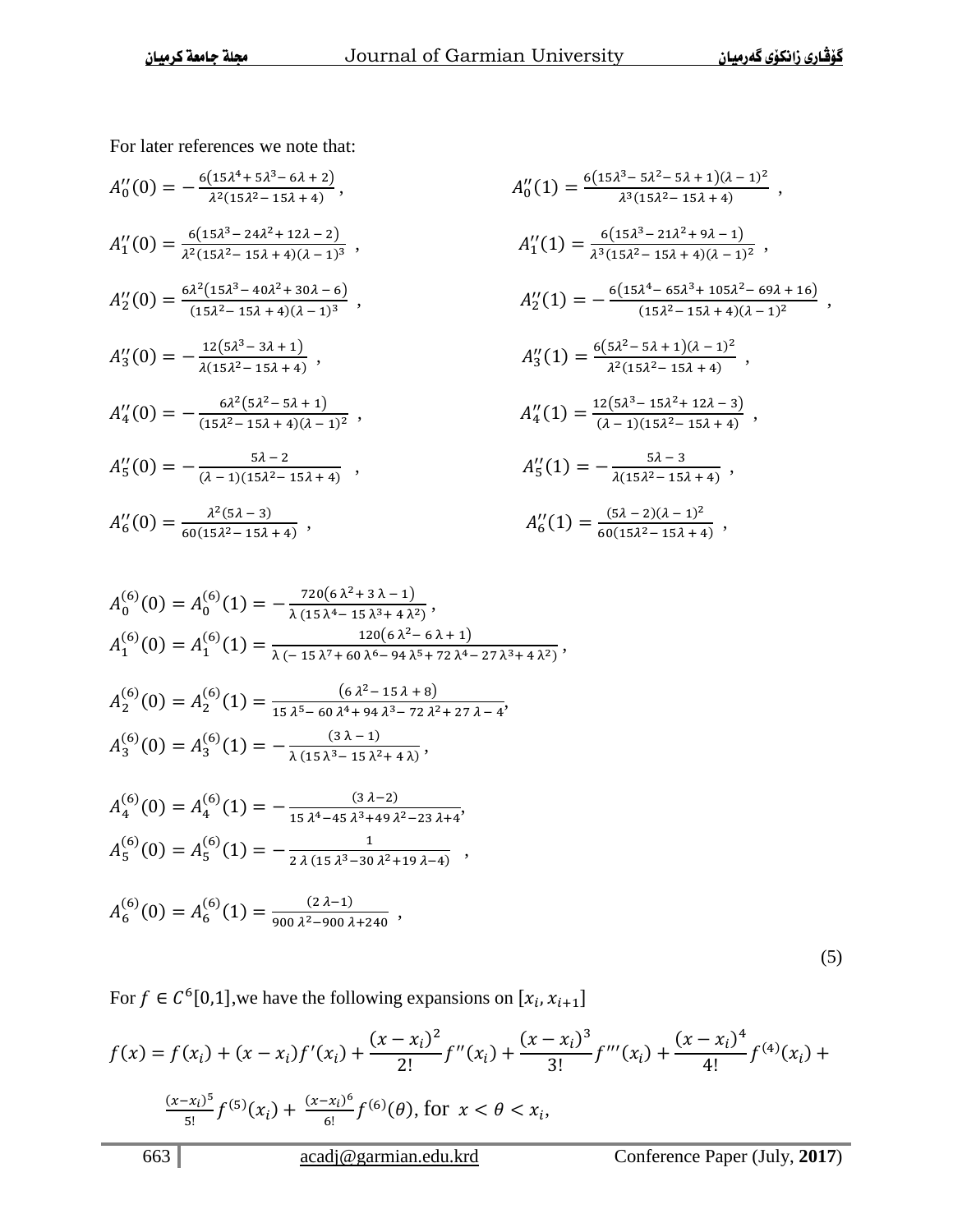$$
f(x_{i-1}) = f(x_i) + (x_{i-1} - x_i) f'(x_i) + \frac{(x_{i-1} - x_i)^2}{2!} f''(x_i) + \frac{(x_{i-1} - x_i)^3}{3!} f'''(x_i) +
$$
  
+ 
$$
\frac{(x_{i-1} - x_i)^3}{4!} f^{(4)}(x_i) \frac{(x_{i-1} - x_i)^5}{5!} f^{(5)}(x_i) + \frac{(x - x_i)^6}{6!} f^{(6)}(6t_{i,i}), \text{ for } x_{i-1} < \theta_{i,i} < x_i,
$$
  

$$
f(x_{i-1}) = f(x_i) - hf'(x_i) + \frac{h^2}{2!} f''(x_i) - \frac{h^3}{3!} f'''(x_i) + \frac{h^4}{4!} f^{(4)}(x_i) - \frac{h^5}{5!} f^{(5)}(x_i) + \frac{h^6}{6!} f^{(6)}(6t_{i,i}),
$$
  
for  $x_{i-1} < \theta_{1,i} < x_i,$   

$$
f(x_{i+1}) = f(x_i) + hf'(x_i) + \frac{h^2}{2!} f''(x_i) + \frac{h^3}{3!} f'''(x_i) + \frac{h^4}{4!} f^{(4)}(x_i) + \frac{h^5}{5!} f^{(5)}(x_i) + \frac{h^6}{6!} f^{(6)}(6t_{2,i}),
$$
  
for  $x_i < \theta_{2,i} < x_{i+1},$   

$$
f(x_{i-1+i}) = f(x_i) + (1 - 1)hf'(x_i) + \frac{(1 - 1)^2h^2}{2!} f''(x_i) + \frac{(1 - 1)^3h^3}{3!} f'''(x_i) +
$$
  

$$
\frac{(1 - 1)^4h^4}{4!} f^{(4)}(x_i) + \frac{3h^2h^2}{2!} f''(x_i) + \frac{\lambda^3h^3}{3!} f'''(x_i) + \frac{\lambda^4h^4}{4!} f^{(4)}(x_i) + \frac{3h^5h^5}{5!} f^{(5)}(x_i) +
$$
  

$$
\frac{h^6}{6!} f^{(6)}(6t_{i,i}), \text{ for } x_i < \theta_{4,i} < x_{i
$$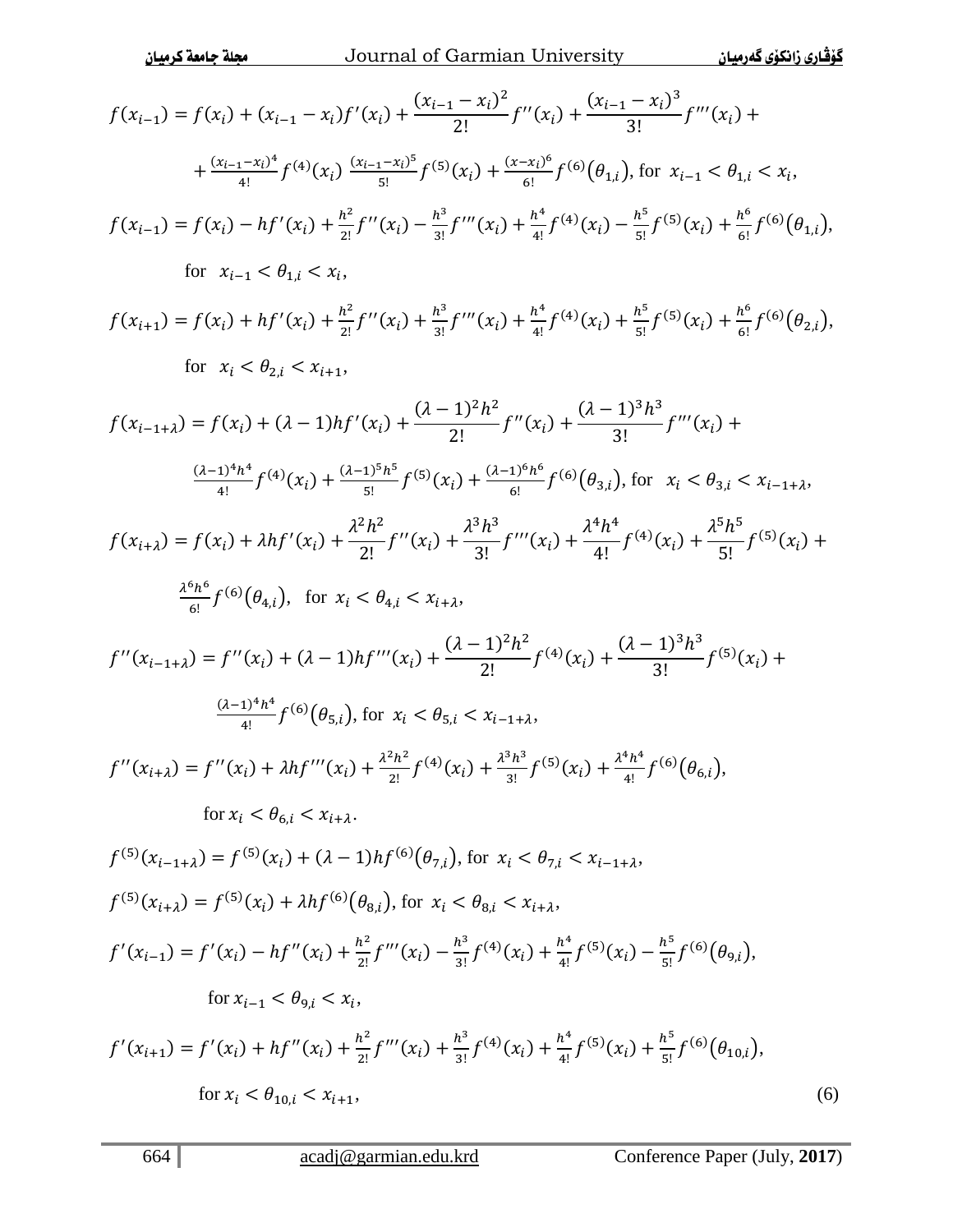#### **1.3 Existences and Uniqueness Theorems:**

 In this section, the existence and uniqueness theorem for spline function of degree six which interpolate the Lacunary data (0, 2, 5) is presented and examined.

#### **Theorem 1: New Existence and Uniqueness of the Spline Function**

For given arbitrary numbers  $f(x_i)$ ,  $f^{(r)}(x_{i+\lambda})$ 

and  $f''(x_0)$ ,  $f''(x_n)$ , There exists a unique spline  $S_n(x) \in S_n^2$ 

such that :

$$
S_n(x_i) = f(x_i), i = 0, 1, ..., n - 1,
$$
  
\n
$$
S_n^{(r)}(x_{i+\lambda}) = f^{(r)}(x_{i+\lambda}), i = 0, 1, ..., n - 1; r = 0, 2, 5,
$$
  
\n
$$
S_n''(x_0) = f''(x_0), S_n''(x_n) = f''(x_n).
$$

(7)

### **Theorem 2:**

Let  $f(x) \in C^6[0,1]$  and  $S_n(x) \in S^2_{n,6}$  be a unique spline satisfying the conditions of Theorem 1, then

$$
\left\|S_n^{(r)}(x) - f^{(r)}(x)\right\| \le K m^{r-6} \, w(f^{(6)}; \frac{1}{m}) \, ; \, r = 0, 1, 2, 3, 4, 5
$$

Where  $m = \frac{1}{b}$ h

$$
K = \frac{1}{10800\lambda^2 (15\lambda^2 - 15\lambda + 4)(30\lambda^6 - 90\lambda^5 + 110\lambda^4 - 70\lambda^3 + 27\lambda^2 - 7\lambda + 1)(\lambda - 1)^2}
$$
  
(20250 $\lambda^{14}$  - 114150 $\lambda^{13}$  + 339000 $\lambda^{12}$  - 635430 $\lambda^{11}$  + 778215 $\lambda^{10}$  - 604405 $\lambda^9$  + 245160 $\lambda^8$   
+ 34920 $\lambda^7$  - 126180 $\lambda^6$  + 96086 $\lambda^5$  - 42587 $\lambda^4$  + 11021 $\lambda^3$  - 1129 $\lambda^2$  - 135 $\lambda$   
+ 33)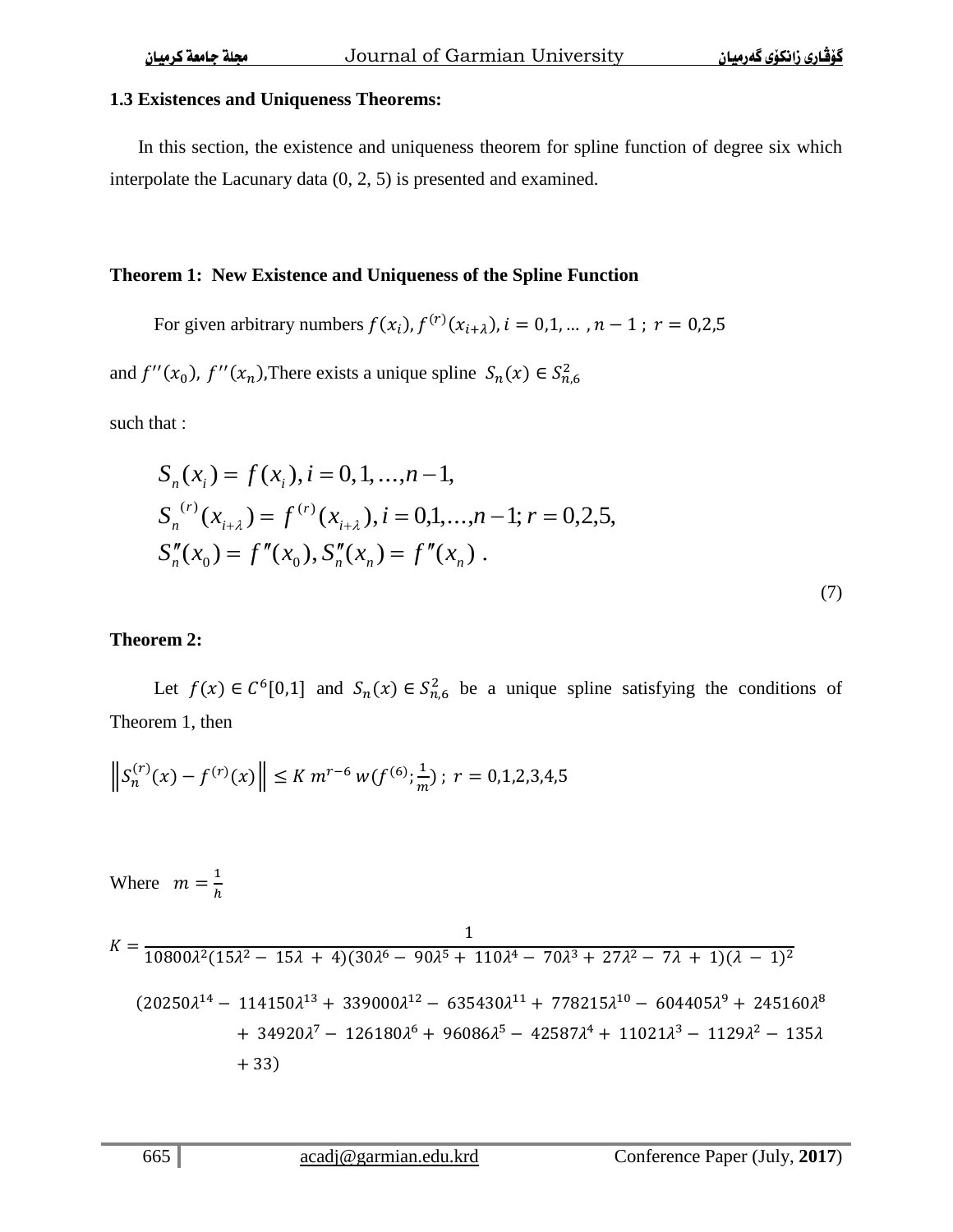#### **Proof of the theorem 1:**

The proof depends on the following representations of  $S_n(x)$ ,

for  $x_i \le x \le x_{i+1}$   $i = 0,1,...,m-1$ , we have

$$
S_n(x) = f(x_i)A_0\left(\frac{x - x_i}{h}\right) + f(x_{i+\lambda})A_1\left(\frac{x - x_i}{h}\right) + f(x_{i+1})A_2\left(t\frac{x - x_i}{h}\right) + hS_i'(x_i)A_3\left(\frac{x - x_i}{h}\right) + hS_i'(x_{i+1})A_4\left(\frac{x - x_i}{h}\right) + h^2f''(x_{i+\lambda})A_5\left(\frac{x - x_i}{h}\right) + h^5f^{(5)}(x_{i+\lambda})A_6\left(\frac{x - x_i}{h}\right)
$$
\n(8)

On using equation (8) and the conditions

$$
S_n''(0) = f''(0), S_n''(1) = f''(1).
$$
\n(9)

We see that  $S_n(x)$  as given by (8) satisfies (2) and is sixtic in  $[x_i, x_{i+1}]$ ,  $i=0, 1, \ldots, m-1$ . We also need to show that whether it is possible to determine  $S'_n(x_i)$ ,  $i = 1, 2, ..., m-1$  uniquely. For this purpose we use the fact that  $S_n(x) \in C^2[0,1]$  and therefore the conditions:

$$
S_n''(x_{i+}) = S_n''(x_{i-}), i = 1, 2, ..., m-1
$$
\n(10)

Where 
$$
S''_n(x_{i+}) = \lim_{x \to x_i^+} S''_n(x)
$$
, and  $S''_n(x_{i-}) = \lim_{x \to x_i^-} S''_n(x)$ ,

with the help of (8) and (9) reduced to

$$
6\lambda(5\lambda^{2} - 5\lambda + 1)(\lambda - 1)^{5} h S'_{i}(x_{i-1}) + \lambda^{2}(\lambda - 1)^{2}(120 \lambda^{4} - 240 \lambda^{3} + 108 \lambda^{2} + 12 \lambda - 12)
$$
\n
$$
hS'_{i}(x_{i}) + 6\lambda^{5}(\lambda - 1)(5\lambda^{2} - 5\lambda + 1)hS'_{i}(x_{i+1}) = -6(15\lambda^{3} - 5\lambda^{2} - 5\lambda + 1)(\lambda - 1)^{5}f(x_{i-1})
$$
\n
$$
+12\lambda(\lambda - 1)(-20 \lambda^{5} + 50 \lambda^{4} - 34 \lambda^{3} + \lambda^{2} + 5\lambda - 1)f(x_{i}) + 6\lambda^{5}(15\lambda^{3} - 40\lambda^{2} + 30\lambda - 6)
$$
\n
$$
f(x_{i+1}) - 6(\lambda - 1)(15\lambda^{3} - 21\lambda^{2} + 9\lambda - 1)f(x_{i-1+\lambda}) + 6\lambda(15\lambda^{3} - 24\lambda^{2} + 12\lambda - 2)f(x_{i+\lambda})
$$
\n
$$
+ \lambda^{2}(\lambda - 1)^{3}(5\lambda - 3)h^{2}f''(x_{i-1+\lambda}) - \lambda^{3}(\lambda - 1)^{2}(5\lambda - 2)h^{2}f''(x_{i+\lambda})
$$
\n
$$
- \frac{1}{60}(5\lambda - 2)\lambda^{3}(\lambda - 1)^{5}h^{5}f^{(5)}(x_{i-1+\lambda}) + \frac{1}{60}\lambda^{5}(\lambda - 1)^{3}(5\lambda - 3)h^{5}f^{(5)}(x_{i+\lambda})
$$
\nfor  $i = 1, 2, ..., m - 1$ \n(11)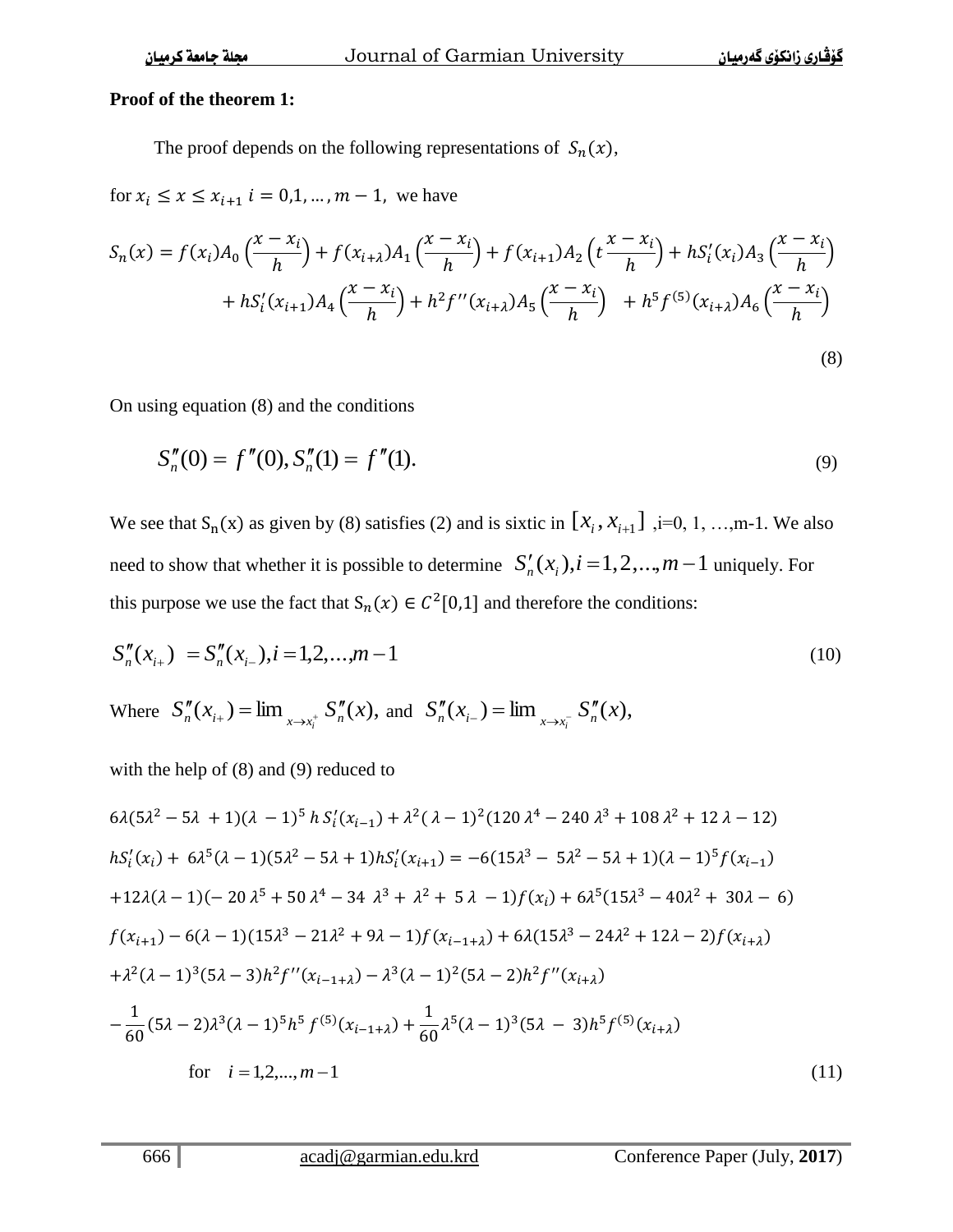Equation (11) is a strictly tri-diagonal dominant system which has a unique solution. Thus  $S''_n(x_i)$ ,  $i=1,2,..., m-1$  can be obtained uniquely by the system (11) which established Theorem 1.

### **1.4. Convergence and Error Bounds:**

In this section, the upper bounds for errors studied first help the results of the following:

# **Lemma 1:**

Let us write  $B_i = |S'_n(x_i) - f'(x_i)|$ , then for  $f \in C^6[0,1]$ , we have

$$
\max B_i \le \frac{2(2\lambda - 1)(2\lambda^2 - 2\lambda + 1)(5\lambda^2 - 5\lambda + 1)}{(30\lambda^6 - 90\lambda^5 + 110\lambda^4 - 70\lambda^3 + 27\lambda^2 - 7\lambda + 1)} \frac{h^5}{5!} W\left(f^{(6)}; \frac{1}{m}\right) \qquad i = 1, 2, ..., m - 1
$$
\n(12)

Where  $\lambda \in (0,1)$ 

# **Proof:**

From (6) and (11)

$$
(S_{i}^{'}(x_{i-1}) - f'(x_{i-1})A + (S_{i}^{'}(x_{i}) - f'(x_{i}))B + (S_{i}^{'}(x_{i+1}) - f'(x_{i+1}))C = (S_{i}^{'}(x_{i-1})A + S_{i}^{'}(x_{i})B + S_{i}^{'}(x_{i+1})C) - (f'(x_{i-1})A + f'(x_{i})B + f'(x_{i+1})C) = -\frac{1}{h} \left[ f(x_{i-1}) (90 \lambda^{8} - 480 \lambda^{7} + 1020 \lambda^{6} - 1044 \lambda^{5} + 420 \lambda^{4} + 120 \lambda^{3} - 180 \lambda^{2} + 60 \lambda - 6) - f(x_{i}) (-240 \lambda^{7} + 840 \lambda^{6} - 1008 \lambda^{5} + 420 \lambda^{4} + 48 \lambda^{3} - 72 \lambda^{2} + 12 \lambda) - f(x_{i+1}) (90 \lambda^{8} - 240 \lambda^{7} + 180 \lambda^{6} - 36 \lambda^{5}) + f(x_{i-1+\lambda}) (90 \lambda^{4} - 216 \lambda^{3} + 180 \lambda^{2} - 60 \lambda + 6) - f(x_{i+\lambda}) (90 \lambda^{4} - 144 \lambda^{3} + 72 \lambda^{2} - 12 \lambda) - h^{2} f''(x_{i-1+\lambda}) (5 \lambda^{6} - 18 \lambda^{5} + 24 \lambda^{4} - 14 \lambda^{3} + 3 \lambda^{2}) + h^{2} f''(x_{i+\lambda}) (5 \lambda^{6} - 12 \lambda^{5} + 9 \lambda^{4} - 2 \lambda^{3}) + h^{5} f^{(5)}(x_{i-1+\lambda}) (\frac{\lambda^{9}}{12} - \frac{9 \lambda^{8}}{20} + \lambda^{7} - \frac{7 \lambda^{6}}{6} + \frac{3 \lambda^{5}}{4} - \frac{\lambda^{4}}{4} + \frac{\lambda^{3}}{30}) - h^{5} f^{(5)}(x_{i+\lambda}) (\frac{\lambda^{9}}{12} - \frac{3 \lambda^{8}}{10} + \frac{2 \lambda^{7}}{5} - \frac{7 \lambda^{6}}{30} + \frac{\lambda^{5}}{20}) - -f'(x_{i-1})A + f'(x_{i})B + f'(x_{i+
$$

$$
+\left((-\frac{1}{h})(-h(90 \lambda^8 - 480 \lambda^7 + 1020 \lambda^6 - 1044 \lambda^5 + 420 \lambda^4 + 120 \lambda^3 - 180 \lambda^2 + 60 \lambda - 6) - h(90 \lambda^8 - 240 \lambda^7 + 180 \lambda^6 - 36 \lambda^5) + (\lambda - 1)h(90 \lambda^4 - 216 \lambda^3 + 180 \lambda^2 - 60 \lambda + 6) - \lambda h(90 \lambda^4 - 144 \lambda^3 + 72 \lambda^2 - 12 \lambda)\right) - (30 \lambda^8 - 180 \lambda^7 + 456 \lambda^6 - 630 \lambda^5 + 510 \lambda^4 - 240 \lambda^3 + 60 \lambda^2 - 6 \lambda) - (120 \lambda^8 - 480 \lambda^7 + 708 \lambda^6 - 444 \lambda^5 + 72 \lambda^4 + 36 \lambda^3 - 12 \lambda^2) - (30 \lambda^8 - 60 \lambda^7 + 36 \lambda^6 - 6 \lambda^5)\right)f'(x_i)
$$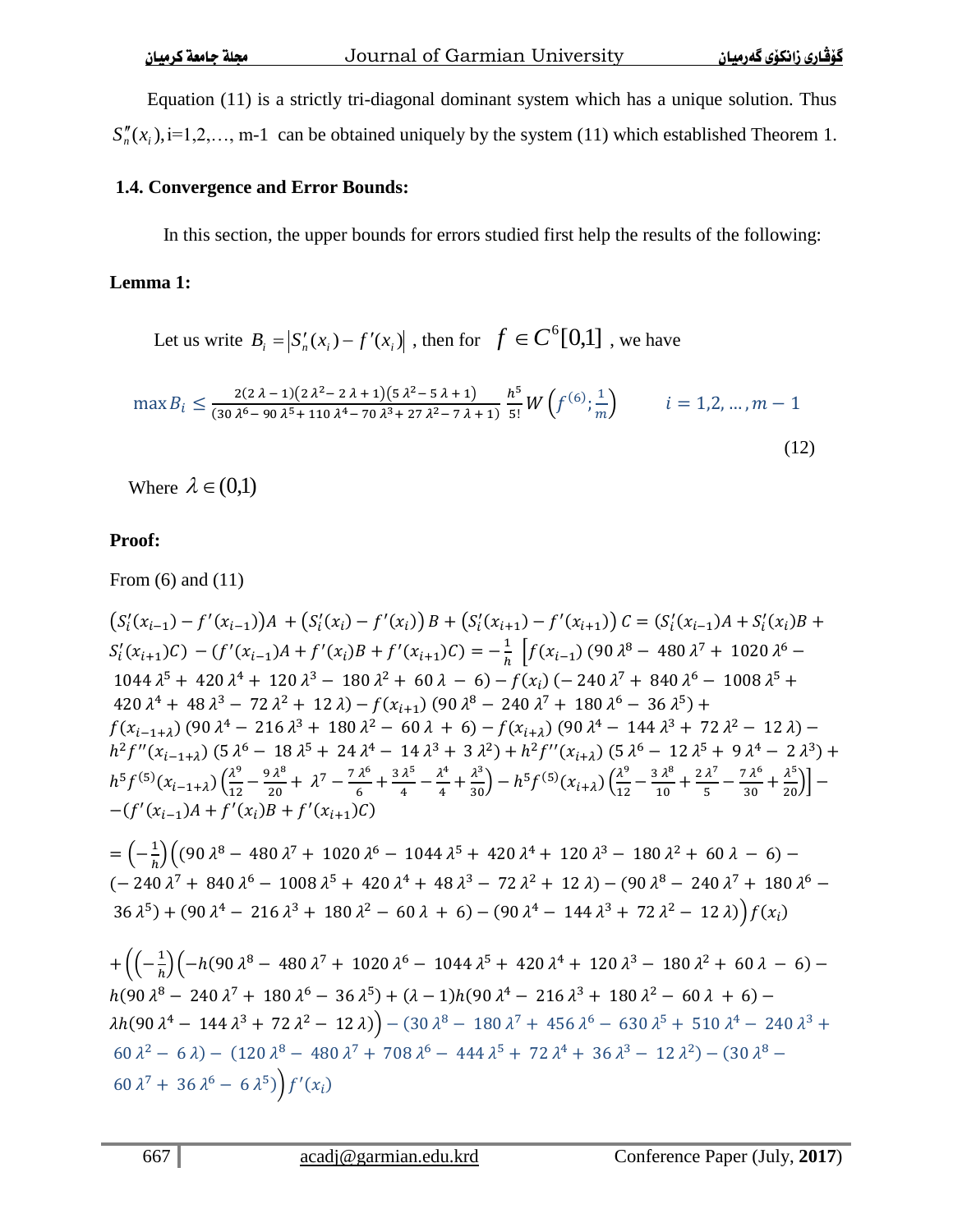$$
+\left((-\frac{1}{h})\left(\frac{h^2}{2!}(90\lambda^8 - 480\lambda^7 + 1020\lambda^6 - 1044\lambda^5 + 420\lambda^4 + 120\lambda^3 - 180\lambda^2 + 60\lambda - 6) - \frac{h^2}{2!}(90\lambda^8 - 240\lambda^7 + 180\lambda^6 - 36\lambda^5) + \frac{(\lambda - 1)^2h^2}{2!}(90\lambda^4 - 216\lambda^3 + 180\lambda^2 - 60\lambda + 6) - \frac{\lambda^2h^2}{2!}(90\lambda^4 - 144\lambda^3 + 72\lambda^2 - 12\lambda) - h^2(5\lambda^6 - 18\lambda^5 + 24\lambda^4 - 14\lambda^3 + 3\lambda^2) + h^2(5\lambda^6 - 12\lambda^5 + 9\lambda^4 - 2\lambda^3)\right) + h(30\lambda^8 - 180\lambda^7 + 456\lambda^6 - 630\lambda^5 + 510\lambda^4 - 240\lambda^3 + 60\lambda^2 - 6\lambda) - h(30\lambda^8 - 60\lambda^7 + 36\lambda^6 - 6\lambda^5)\bigg)f''(x_i)
$$

$$
+\left((-\frac{1}{h})\left(-\frac{h^3}{3!}(90\lambda^8-480\lambda^7+1020\lambda^6-1044\lambda^5+420\lambda^4+120\lambda^3-180\lambda^2+60\lambda-6)-\frac{h^3}{3!}(90\lambda^8-240\lambda^7+180\lambda^6-36\lambda^5)+\frac{(\lambda-1)^3h^3}{3!}(90\lambda^4-216\lambda^3+180\lambda^2-60\lambda+6)-\frac{\lambda^3h^3}{3!}(90\lambda^4-144\lambda^3+72\lambda^2-12\lambda)-h^2(\lambda-1)h(5\lambda^6-18\lambda^5+24\lambda^4-14\lambda^3+3\lambda^2)+\frac{h^2\lambda h(5\lambda^6-12\lambda^5+9\lambda^4-2\lambda^3)}{2!}(30\lambda^8-180\lambda^7+456\lambda^6-630\lambda^5+510\lambda^4-240\lambda^3+60\lambda^2-6\lambda)-\frac{h^2}{2!}(30\lambda^8-60\lambda^7+36\lambda^6-6\lambda^5)\right)f'''(x_i)
$$

$$
+\left((-\frac{1}{h})\left(\frac{h^4}{4!}(90\lambda^8 - 480\lambda^7 + 1020\lambda^6 - 1044\lambda^5 + 420\lambda^4 + 120\lambda^3 - 180\lambda^2 + 60\lambda - 6) - \frac{h^4}{4!}(90\lambda^8 - 240\lambda^7 + 180\lambda^6 - 36\lambda^5) + \frac{(\lambda - 1)^4 h^4}{4!}(90\lambda^4 - 216\lambda^3 + 180\lambda^2 - 60\lambda + 6) - \frac{\lambda^4 h^4}{4!}(90\lambda^4 - 144\lambda^3 + 72\lambda^2 - 12\lambda) - h^2 \frac{(\lambda - 1)^2 h^2}{2!}(5\lambda^6 - 18\lambda^5 + 24\lambda^4 - 14\lambda^3 + 3\lambda^2) + \frac{h^2}{2!}(5\lambda^6 - 12\lambda^5 + 9\lambda^4 - 2\lambda^3)\right) + \frac{h^3}{3!}(30\lambda^8 - 180\lambda^7 + 456\lambda^6 - 630\lambda^5 + 510\lambda^4 - 240\lambda^3 + 60\lambda^2 - 6\lambda) - \frac{h^3}{3!}(30\lambda^8 - 60\lambda^7 + 36\lambda^6 - 6\lambda^5)\right)f^{(4)}(x_i)
$$

$$
+\left((-\frac{1}{h})\left(-\frac{h^5}{5!}(90\lambda^8-480\lambda^7+1020\lambda^6-1044\lambda^5+420\lambda^4+120\lambda^3-180\lambda^2+60\lambda-6)-\frac{h^5}{5!}(90\lambda^8-240\lambda^7+180\lambda^6-36\lambda^5)+\frac{(\lambda-1)^5h^5}{5!}(90\lambda^4-216\lambda^3+180\lambda^2-60\lambda+6)-\frac{\lambda^5h^5}{5!}(90\lambda^4-144\lambda^3+72\lambda^2-12\lambda)-h^2\frac{(\lambda-1)^3h^3}{3!}(5\lambda^6-18\lambda^5+24\lambda^4-14\lambda^3+3\lambda^2)+\frac{h^2\frac{\lambda^3h^3}{3!}(5\lambda^6-12\lambda^5+9\lambda^4-2\lambda^3)+h^5\left(\frac{\lambda^9}{12}-\frac{9\lambda^8}{20}+\lambda^7-\frac{7\lambda^6}{6}+\frac{3\lambda^5}{4}-\frac{\lambda^4}{4}+\frac{\lambda^3}{30}\right)-h^5\left(\frac{\lambda^9}{12}-\frac{3\lambda^8}{10}+\frac{2\lambda^7}{5}-\frac{7\lambda^6}{30}+\frac{\lambda^5}{20}\right)\right)-\frac{h^4}{4!}(30\lambda^8-180\lambda^7+456\lambda^6-630\lambda^5+510\lambda^4-240\lambda^3+60\lambda^2-6\lambda)-\frac{h^4}{4!}(30\lambda^8-60\lambda^7+36\lambda^6-6\lambda^5)\right)f^{(5)}(x_i)
$$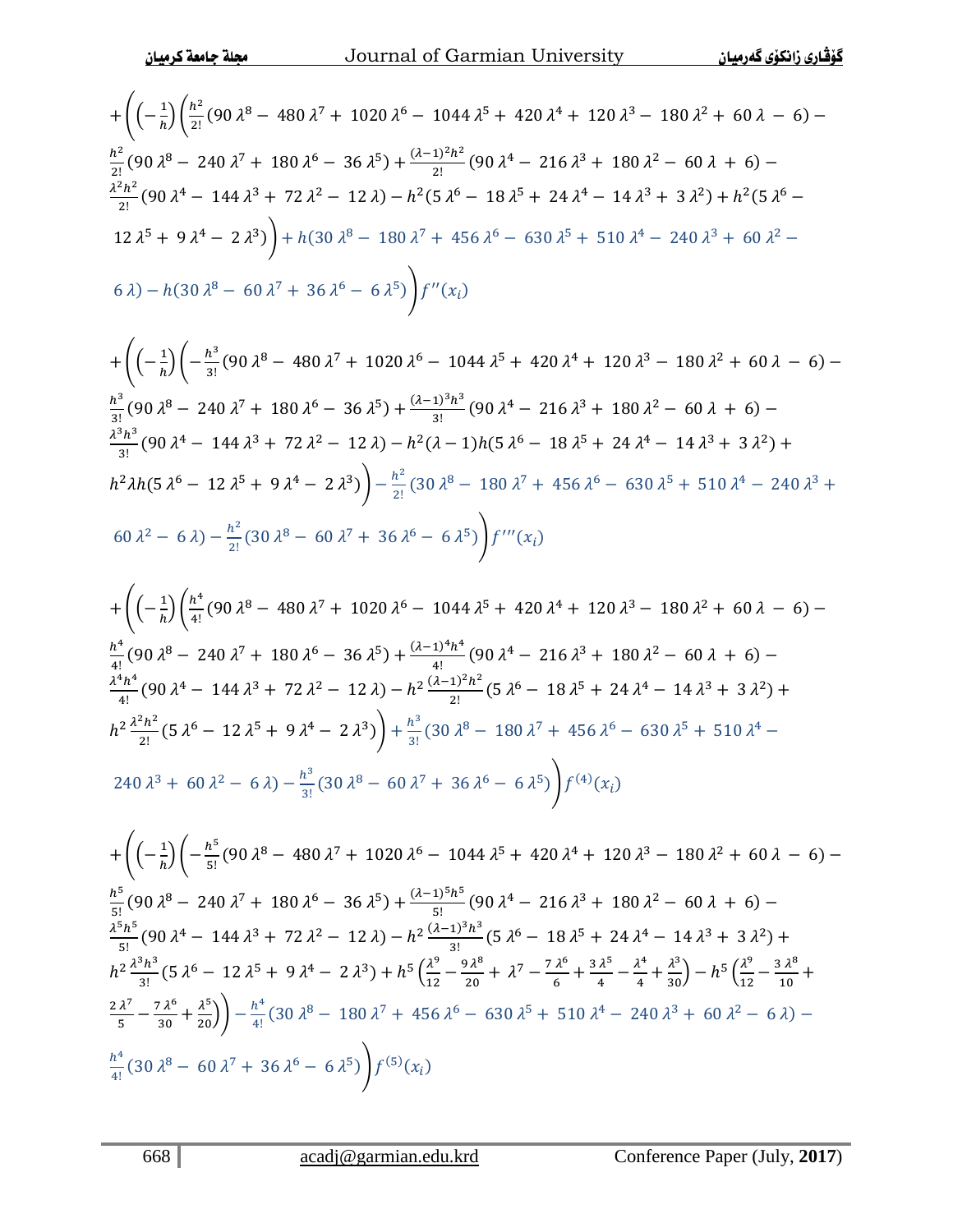$$
+\frac{h^5}{5!} \left( \frac{1}{6} (90 \lambda^8 - 480 \lambda^7 + 1020 \lambda^6 - 1044 \lambda^5 + 420 \lambda^4 + 120 \lambda^3 - 180 \lambda^2 + 60 \lambda - 6 \right) f^{(6)}(\theta_{1,i}) - \frac{1}{6} (90 \lambda^8 - 240 \lambda^7 + 180 \lambda^6 - 36 \lambda^5) f^{(6)}(\theta_{2,i}) + \frac{(\lambda - 1)^6}{6} (90 \lambda^4 - 216 \lambda^3 + 180 \lambda^2 - 60 \lambda + 6) f^{(6)}(\theta_{3,i}) - \frac{\lambda^6}{6} (90 \lambda^4 - 144 \lambda^3 + 72 \lambda^2 - 12 \lambda) f^{(6)}(\theta_{4,i}) - 5(\lambda - 1)^4 (5 \lambda^6 - 18 \lambda^5 + 24 \lambda^4 - 14 \lambda^3 + 3 \lambda^2) f^{(6)}(\theta_{5,i}) + 5\lambda^4 (5 \lambda^6 - 12 \lambda^5 + 9 \lambda^4 - 2 \lambda^3) f^{(6)}(\theta_{6,i}) + 5! (\lambda - 1) \left( \frac{\lambda^9}{12} - \frac{9 \lambda^8}{20} + \lambda^7 - \frac{7 \lambda^6}{6} + \frac{3 \lambda^5}{4} - \frac{\lambda^4}{4} + \frac{\lambda^3}{30} \right) f^{(6)}(\theta_{7,i}) - 5! \lambda \left( \frac{\lambda^9}{12} - \frac{3 \lambda^8}{10} + \frac{2 \lambda^7}{5} - \frac{7 \lambda^6}{30} + \frac{\lambda^5}{20} \right) f^{(6)}(\theta_{6,i}) + 30 \lambda^8 - 180 \lambda^7 + 456 \lambda^6 - 630 \lambda^5 + 510 \lambda^4 - 240 \lambda^3 + 60 \lambda^2 - 6 \lambda) f^{(6)}(\theta_{9,i}) - (30 \lambda^8 - 60 \lambda^7 + 36 \lambda^6 - 6 \lambda^5) f^{(6)}(\theta_{10,i}) \right)
$$

 $\leq -12 \lambda (2 \lambda - 1) (\lambda - 1) (2 \lambda^2 - 2 \lambda + 1) (5 \lambda^2 - 5 \lambda + 1) \frac{h^5}{R}$  $\frac{h^5}{5!}W\left(f^{(6)};\frac{1}{m}\right)$  $\frac{1}{m}$ ).

So we have

$$
\max |S'(x) - f'(x)| \le \frac{2(2\lambda - 1)(2\lambda^2 - 2\lambda + 1)(5\lambda^2 - 5\lambda + 1)}{(30\lambda^6 - 90\lambda^5 + 110\lambda^4 - 70\lambda^3 + 27\lambda^2 - 7\lambda + 1)} \frac{h^5}{5!} \alpha_1 W\left(f^{(6)}; \frac{1}{m}\right).
$$
  
Where  $|\alpha_1| \le 1, i = 1, 2, ..., m - 1$ 

The result (12) follows on using the property of diagonal dominant.

### **Lemma 2:**

Let 
$$
f \in C^{6}[0,1]
$$
 then  
\n
$$
\left| S_{n}^{(5)}(x_{i}) - f^{(5)}(x_{i}) \right| \leq \frac{12(2\lambda - 1)^{2}(2\lambda^{2} - 2\lambda + 1)(3\lambda^{2} - 3\lambda + 1)(5\lambda^{2} - 5\lambda + 1)}{\lambda(\lambda - 1)^{2}(15\lambda^{2} - 15\lambda + 4)(30\lambda^{6} - 90\lambda^{5} + 110\lambda^{4} - 70\lambda^{3} + 27\lambda^{2} - 7\lambda + 1)} hW\left(f^{(6)}; \frac{1}{m}\right)
$$
\n(13)

$$
\left| S_n^{(5)}(x_{i+1}) - f^{(5)}(x_i) \right| \le \frac{2(2\lambda - 1)^2 (2\lambda^2 - 2\lambda + 1)(3\lambda^2 - 3\lambda + 1)(5\lambda^2 - 5\lambda + 1)}{\lambda^2 (\lambda - 1)(15\lambda^2 - 15\lambda + 4)(30\lambda^6 - 90\lambda^5 + 110\lambda^4 - 70\lambda^3 + 27\lambda^2 - 7\lambda + 1)} \ hW\left(f^{(6)}, \frac{1}{m}\right)
$$

$$
(14)
$$

$$
\left| S_n^{(5)}(x_{i+\lambda}) - f^{(5)}(x_i) \right| \le \lambda h W\left( f^{(6)}; \frac{1}{m} \right) \tag{15}
$$

$$
\left| S_{\lambda}^{(4)}(x_{i+\lambda}) - f^{(4)}(x_{i+\lambda}) \right| \leq \frac{(4\lambda - 2)(2\lambda^2 - 2\lambda + 1)(5\lambda^2 - 5\lambda + 1)(10\lambda^5 - 25\lambda^4 + 30\lambda^3 - 20\lambda^2 + 7\lambda - 1)}{5\lambda^2(\lambda - 1)^2(15\lambda^2 - 15\lambda + 4)(30\lambda^6 - 90\lambda^5 + 110\lambda^4 - 70\lambda^3 + 27\lambda^2 - 7\lambda + 1)} \frac{h^2}{2!} W\left(f^{(6)}; \frac{1}{m}\right)
$$
\n(16)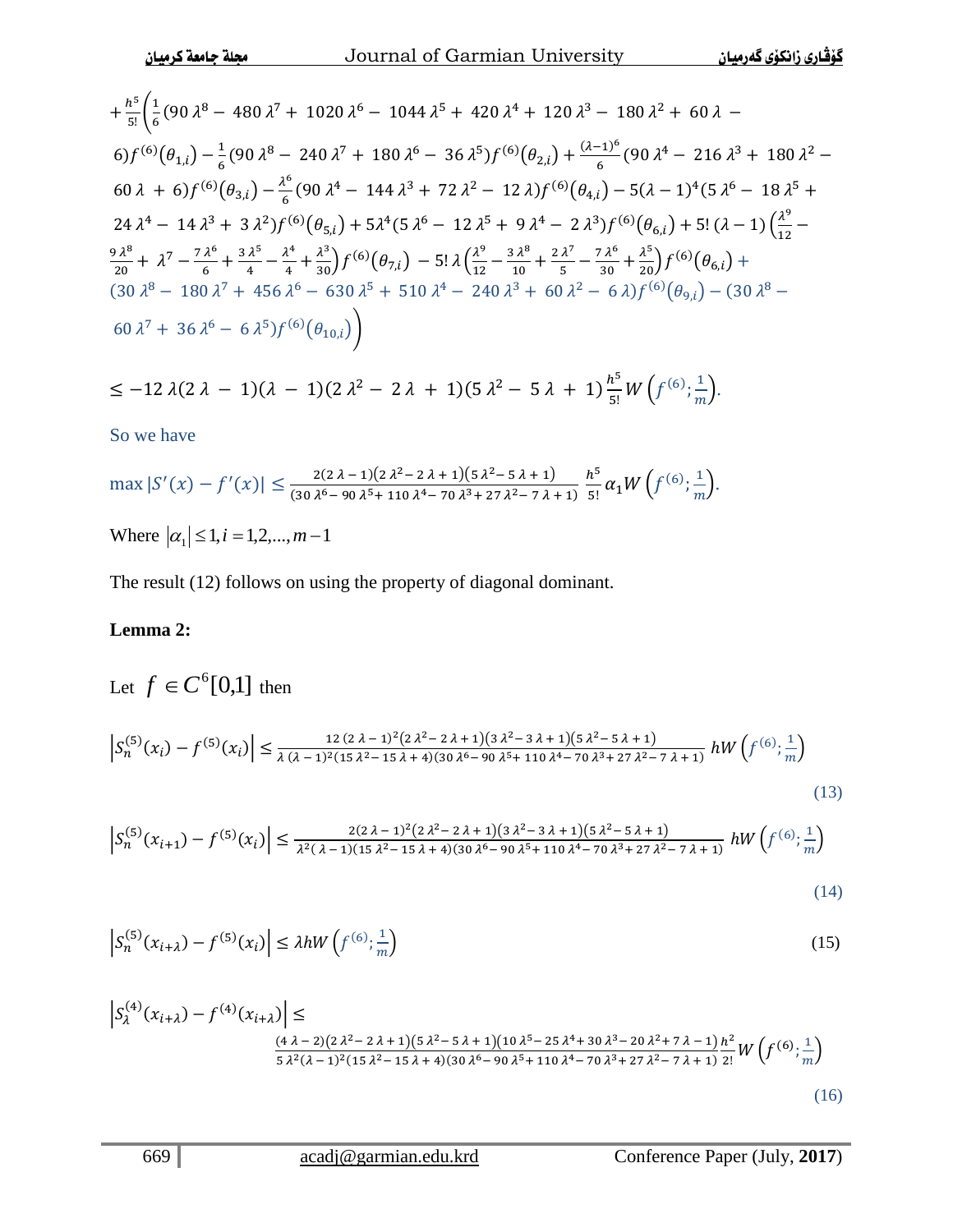$$
\left| S_{\lambda}^{(3)}(x_{i+\lambda}) - f^{(3)}(x_{i+\lambda}) \right| \le
$$
\n
$$
\left[ 3\lambda^2 + \frac{(4\lambda - 2)(2\lambda^2 - 2\lambda + 1)(5\lambda^2 - 5\lambda + 1)(15\lambda^6 - 45\lambda^5 + 65\lambda^4 - 55\lambda^3 + 28\lambda^2 - 8\lambda + 1)}{10\lambda^2(\lambda - 1)^2(15\lambda^2 - 15\lambda + 4)(30\lambda^6 - 90\lambda^5 + 110\lambda^4 - 70\lambda^3 + 27\lambda^2 - 7\lambda + 1)} \right] \frac{h^3}{3!} W \left( f^{(6)}; \frac{1}{m} \right)
$$
\n
$$
|S_{\lambda}'(x_{i+\lambda}) - f'(x_{i+\lambda})| \le \frac{(4\lambda - 2)(2\lambda^2 - 2\lambda + 1)(5\lambda^2 - 5\lambda + 1)(6\lambda^4 - 12\lambda^3 + 15\lambda^2 - 9\lambda + 2)}{6(15\lambda^2 - 15\lambda + 4)(30\lambda^6 - 90\lambda^5 + 110\lambda^4 - 70\lambda^3 + 27\lambda^2 - 7\lambda + 1)} \frac{h^5}{5!} W \left( f^{(6)}; \frac{1}{m} \right)
$$
\n
$$
(17)
$$

(18)

$$
\left| S_n^{(6)}(x_i) \right| \le \frac{4 \left( \lambda + 1 \right) \left( 15 \lambda^3 - 4 \lambda + 1 \right)}{\lambda^2 \left( 15 \lambda^2 - 15 \lambda + 4 \right)} h W \left( f^{(6)}; \frac{1}{m} \right) \tag{19}
$$

and

$$
\left| S_n^{(6)}(x_{i+1}) \right| \le \frac{2 \lambda (\lambda + 1)(15 \lambda^2 - 7)}{(15 \lambda^2 - 15 \lambda + 4)(\lambda - 1)^2} hW\left(f^{(6)}; \frac{1}{m}\right) \tag{20}
$$

### **Proof:**

From  $(5),(6)$  and  $(8)$  we have:

$$
h^5 S_{\lambda}^{(5)}(x_i) = f(x_i) A_0^{(5)}(0) + f(x_{i+\lambda}) A_1^{(5)}(0) + f(x_{i+1}) A_2^{(5)}(0) + h S_{\lambda}'(x_i) A_3^{(5)}(0)
$$
  
+  $h S_{\lambda}'(x_{i+1}) A_4^{(5)}(0) + h^2 f''(x_{i+\lambda}) A_5^{(5)}(0) + h^5 f^{(5)}(x_{i+\lambda}) A_6^{(5)}(0)$ 

Hence

$$
h^{5}\left(S_{\lambda}^{(5)}(x_{i}) - f^{(5)}(x_{i})\right) = f(x_{i})A_{0}^{(5)}(0) + f(x_{i+\lambda})A_{1}^{(5)}(0) + f(x_{i+1})A_{2}^{(5)}(0) + hA_{3}^{(5)}(0)[S_{\lambda}^{\prime}(x_{i}) - f^{\prime}(x_{i})] + hA_{4}^{(5)}(0)[S_{\lambda}^{\prime}(x_{i+1}) - f^{\prime}(x_{i+1})] + h^{2}f^{\prime\prime}(x_{i+\lambda})A_{5}^{(5)}(0) + h^{5}f^{(5)}(x_{i+\lambda})A_{6}^{(5)}(0) - h^{5}f^{(5)}(x_{i}) + hA_{3}^{(5)}(0)f^{\prime}(x_{i}) + hA_{4}^{(5)}(0)f^{\prime}(x_{i+1})
$$
\n
$$
= \left[\frac{\lambda^{6}h^{6}}{6!}f^{(6)}(\theta_{4,i})A_{1}^{(5)}(0) + \frac{h^{6}}{6!}f^{(6)}(\theta_{2,i})A_{2}^{(5)}(0) + \frac{\lambda^{4}h^{4}}{4!}f^{(6)}(\theta_{6,i})h^{2}A_{5}^{(5)}(0) + \lambda hf^{(6)}(\theta_{6,i})h^{5}A_{6}^{(5)}(0) + \frac{h^{5}}{5!}f^{(6)}(\theta_{10,i})hA_{4}^{(5)}(0)\right] + hA_{3}^{(5)}(0)[S_{\lambda}^{\prime}(x_{i}) - f^{\prime}(x_{i})] + hA_{4}^{(5)}(0)[S_{\lambda}^{\prime}(x_{i+1}) - f^{\prime}(x_{i+1})]
$$
\n
$$
\leq h^{6}\left[\frac{\lambda^{6}}{6!}A_{1}^{(5)}(0) + \frac{1}{6!}A_{2}^{(5)}(0) + \frac{\lambda^{4}}{4!}A_{5}^{(5)}(0) + \lambda A_{6}^{(5)}(0) + \frac{1}{5!}A_{4}^{(5)}(0)\right]W\left(f^{(6)}; \frac{1}{m}\right)
$$
\n
$$
+ \left[A_{3}^{(5)}(0) + A_{4}^{(5)}(0)\right] \frac{2(2\lambda - 1)(2\lambda^{2} - 2\lambda + 1)(5\lambda^{2} -
$$

where  $|\alpha_2|$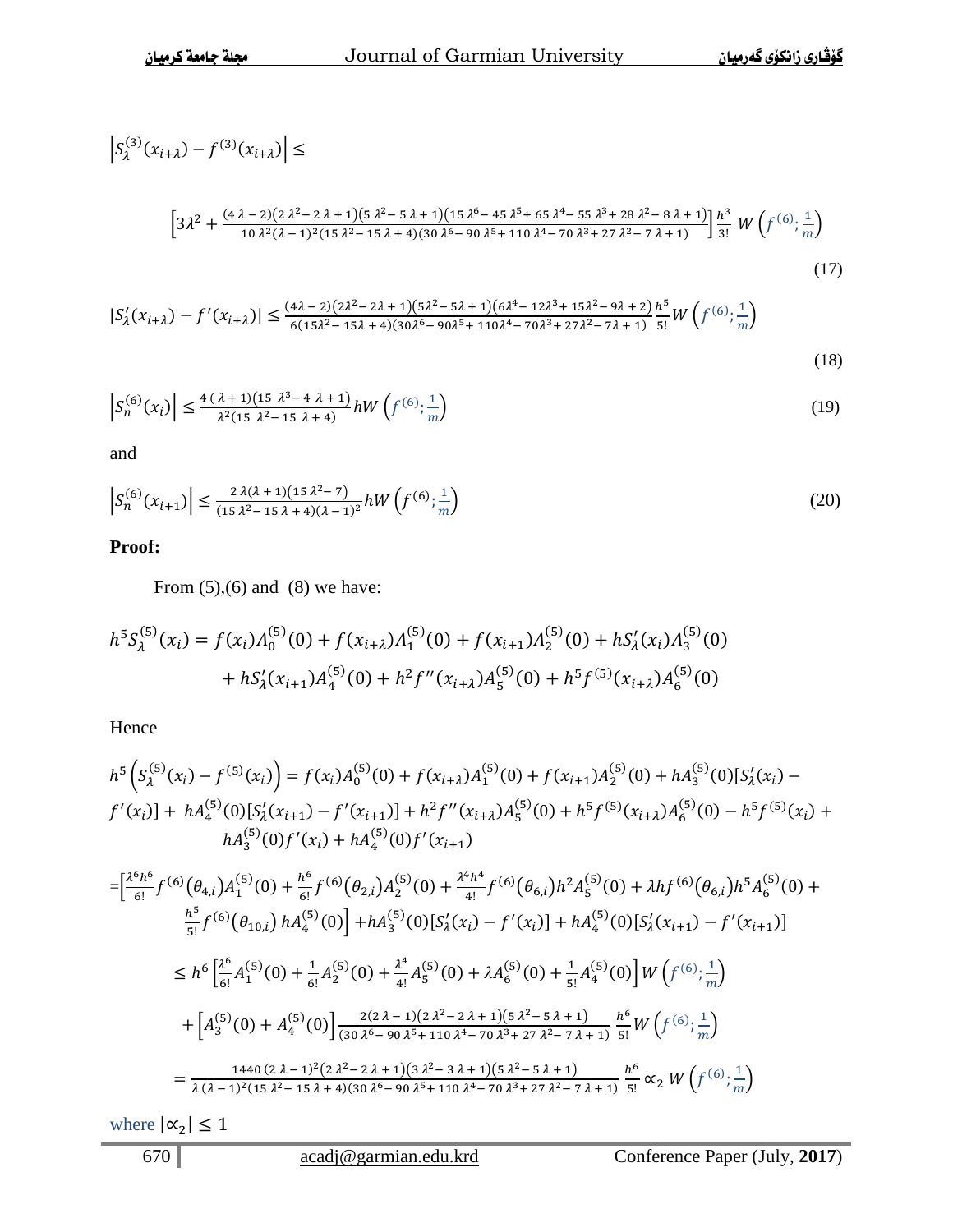By using (12),we get (13).The proofs of (14)-(20) are similar ,and we only mention that

$$
h^5S_{\lambda}^{(5)}(x_{i+1}) = f(x_i)A_0^{(5)}(1) + f(x_{i+\lambda})A_1^{(5)}(1) + f(x_{i+1})A_2^{(5)}(1) + hS_{\lambda}'(x_i)A_3^{(5)}(1) + hS_{\lambda}'(x_{i+1})A_4^{(5)}(1) + h^2f''(x_{i+\lambda})A_5^{(5)}(1) + h^5f^{(5)}(x_{i+\lambda})A_6^{(5)}(1),
$$

$$
h^5S_{\lambda}^{(5)}(x_{i+\lambda}) = f(x_i)A_0^{(5)}(\lambda) + f(x_{i+\lambda})A_1^{(5)}(\lambda) + f(x_{i+1})A_2^{(5)}(\lambda) + hS_{\lambda}'(x_i)A_3^{(5)}(\lambda) + hS_{\lambda}'(x_{i+1})A_4^{(5)}(\lambda) + h^2f''(x_{i+\lambda})A_5^{(5)}(\lambda) + h^5f^{(5)}(x_{i+\lambda})A_6^{(5)}(\lambda),
$$

$$
h^4S_{\lambda}^{(4)}(x_{i+\lambda}) = f(x_i)A_0^{(4)}(\lambda) + f(x_{i+\lambda})A_1^{(4)}(\lambda) + f(x_{i+1})A_2^{(4)}(\lambda) + hS_{\lambda}'(x_i)A_3^{(4)}(\lambda) + hS_{\lambda}'(x_{i+1})A_4^{(4)}(\lambda) + h^2f''(x_{i+\lambda})A_5^{(4)}(\lambda) + h^5f^{(5)}(x_{i+\lambda})A_6^{(4)}(\lambda),
$$

$$
h^3 S_{\lambda}^{(3)}(x_{i+\lambda}) = f(x_i)A_0^{(3)}(\lambda) + f(x_{i+\lambda})A_1^{(3)}(\lambda) + f(x_{i+1})A_2^{(3)}(\lambda) + hS_{\lambda}'(x_i)A_3^{(3)}(\lambda) + hS_{\lambda}'(x_{i+1})A_4^{(3)}(\lambda) + h^2 f''(x_{i+\lambda})A_5^{(3)}(\lambda) + h^5 f^{(5)}(x_{i+\lambda})A_6^{(3)}(\lambda),
$$

$$
hS'_{\lambda}(x_{i+\lambda}) = f(x_i)A'_{0}(\lambda) + f(x_{i+\lambda})A'_{1}(\lambda) + f(x_{i+1})A'_{2}(\lambda) + hS'_{\lambda}(x_i)A'_{3}(\lambda) + hS'_{\lambda}(x_{i+1})A'_{4}(\lambda) + h^{2}f''(x_{i+\lambda})A'_{5}(\lambda) + h^{5}f^{(5)}(x_{i+\lambda})A'_{6}(\lambda),
$$

$$
h^6S_{\lambda}^{(6)}(x_i) = f(x_i)A_0^{(6)}(0) + f(x_{i+\lambda})A_1^{(6)}(0) + f(x_{i+1})A_2^{(6)}(0) + hS_{\lambda}'(x_i)A_3^{(6)}(0) + hS_{\lambda}'(x_{i+1})A_4^{(6)}(0) + h^2f''(x_{i+\lambda})A_5^{(6)}(0) + h^5f^{(5)}(x_{i+\lambda})A_6^{(6)}(0),
$$

$$
h^{6}S_{\lambda}^{(6)}(x_{i+1}) = f(x_i)A_0^{(6)}(1) + f(x_{i+\lambda})A_1^{(6)}(1) + f(x_{i+1})A_2^{(6)}(1) + hS_{\lambda}'(x_i)A_3^{(6)}(1) + hS_{\lambda}'(x_{i+1})A_4^{(6)}(1) + h^{2}f''(x_{i+\lambda})A_5^{(6)}(1) + h^{5}f^{(5)}(x_{i+\lambda})A_6^{(6)}(1),
$$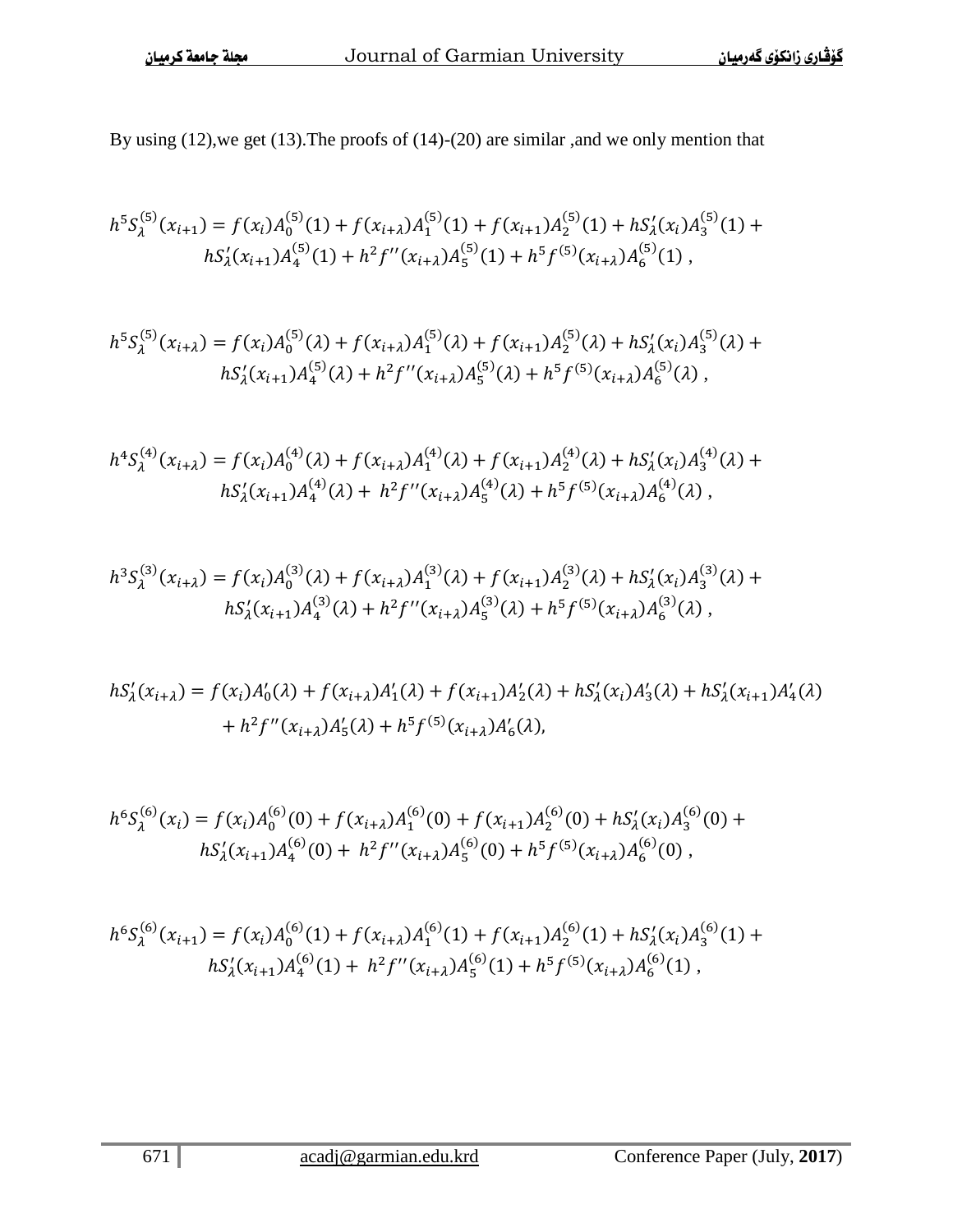# **Proof of the Theorem 2:**

For 
$$
0 \le y \le 1
$$
, we obtain  
\n
$$
A_0(y) + A_1(y) + A_2(y) = 1.
$$
\n(21)

Let  $x_i \leq x \leq x_{i+1}$ , on using (21) and (8) we get

$$
S_n^{(5)}(x) - f^{(5)}(x) = (S_n^{(5)}(x_i) - f^{(5)}(x))A_0(\frac{x - x_i}{h}) + (S_n^{(5)}(x_{i+\lambda}) - f^{(5)}(x))A_1(\frac{x - x_i}{h}) +
$$
  

$$
(S_n^{(5)}(x_{i+1}) - f^{(5)}(x))A_2(\frac{x - x_i}{h}) + hS_n^{(6)}(x_i)A_3(\frac{x - x_i}{h}) + hS_n^{(6)}(x_{i+1})A_4(\frac{x - x_i}{h})
$$
  

$$
= E_1 + E_2 + E_3 + E_4 + E_5
$$
 (22)

From (4) it follows that:

$$
E_1 = \left( S_n^{(5)}(x_i) - f^{(5)}(x) \right) A_0 \left( \frac{x - x_i}{h} \right) = \left( S_n^{(5)}(x_i) - f^{(5)}(x_i) - (x - x_i) f^{(6)}(\theta_{11,i}) \right) A_0 \left( \frac{x - x_i}{h} \right)
$$
  

$$
|A_0(x)| \le 1, |A_1(x)| \le 1, \text{ and } |A_2(x)| \le 1, \text{ on } 0 \le x \le 1,
$$

Since  $f^{(5)}(x) = f^{(5)}(x_i) + (x - x_i) f^{(6)}(\theta_{11,i}),$  $f^{(5)}(x) = f^{(5)}(x) + (x-x) f^{(6)}$  $f^{(5)}(x) = f^{(5)}(x_i) + (x - x_i) f^{(6)}(\theta_{11,i}),$  Where  $x_i \leq \theta_{11,i} \leq x_{i+1}.$ 

Therefore, on using (13) and  $|x-x_i| \leq h$ . We obtain

$$
|E_1| \le \left[\frac{12(2\lambda - 1)^2(2\lambda^2 - 2\lambda + 1)(3\lambda^2 - 3\lambda + 1)(5\lambda^2 - 5\lambda + 1)}{\lambda(\lambda - 1)^2(15\lambda^2 - 15\lambda + 4)(30\lambda^6 - 90\lambda^5 + 110\lambda^4 - 70\lambda^3 + 27\lambda^2 - 7\lambda + 1)} + 1\right] hW\left(f^{(6)}; \frac{1}{m}\right)
$$
\n(23) Similarly,

$$
E_3 = \left[ S_n^{(5)}(x_{i+1}) - f^{(5)}(x) \right] A_2 \left( \frac{x - x_i}{h} \right)
$$
  
= 
$$
\left[ S_n^{(5)}(x_{i+1}) - f^{(5)}(x_i) - (x - x_i) f^{(6)}(\theta_{11,i}) \right] A_2 \left( \frac{x - x_i}{h} \right)
$$
  

$$
|E_3| \le \left[ \frac{2(2\lambda - 1)^2 (2\lambda^2 - 2\lambda + 1)(3\lambda^2 - 3\lambda + 1)(5\lambda^2 - 5\lambda + 1)}{\lambda^2 (\lambda - 1)(15\lambda^2 - 15\lambda + 4)(30\lambda^6 - 90\lambda^5 + 110\lambda^4 - 70\lambda^3 + 27\lambda^2 - 7\lambda + 1)} + 1 \right] hW \left( f^{(6)}; \frac{1}{m} \right) \tag{24}
$$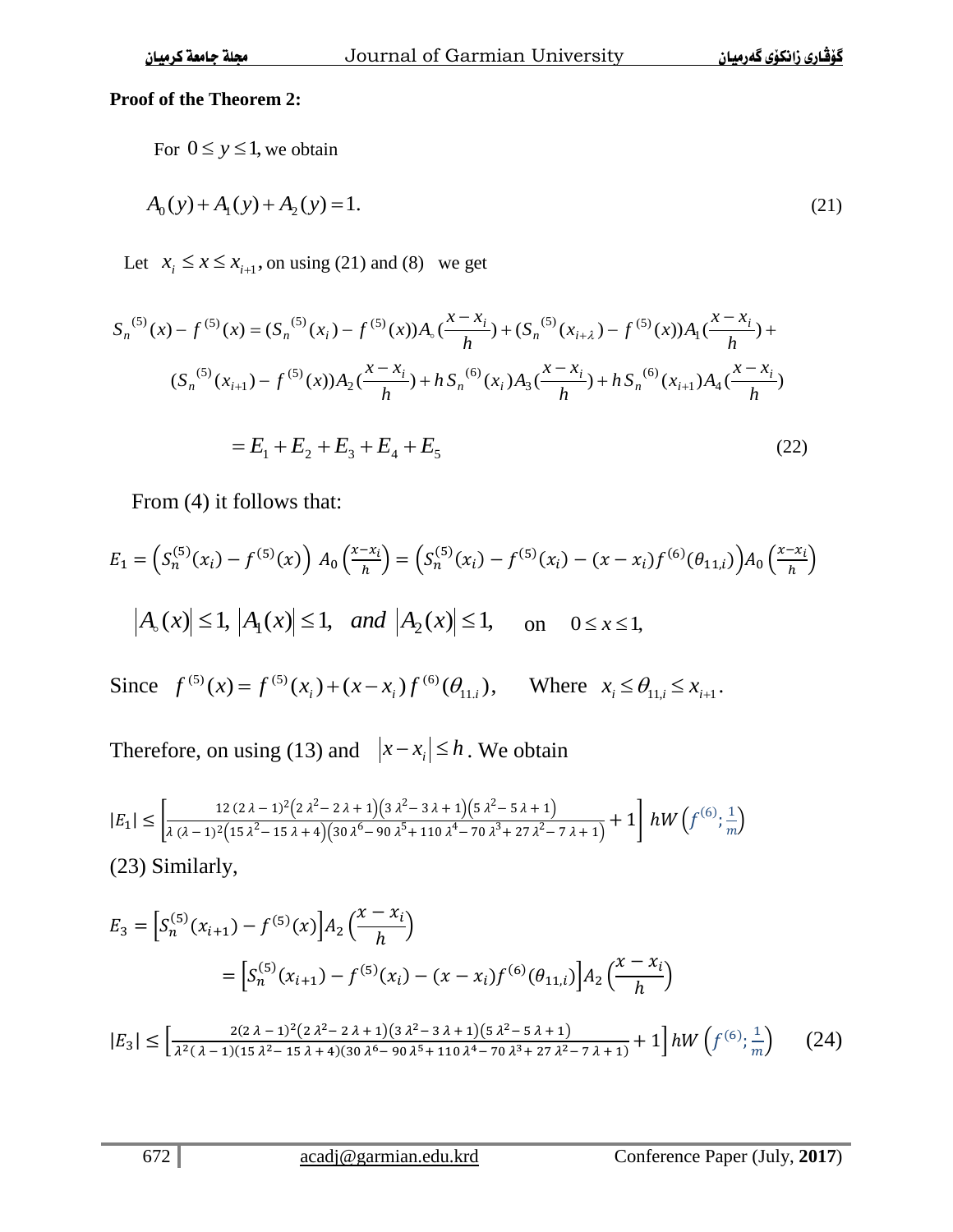and

$$
E_2 = \left[ S_n^{(5)}(x_{i+\lambda}) - f^{(5)}(x) \right] A_1 \left( \frac{x - x_i}{h} \right)
$$
  
\n
$$
= \left[ S_n^{(5)}(x_{i+\lambda}) - f^{(5)}(x_i) - (x - x_i) f^{(6)}(\theta_{11,i}) \right] A_1 \left( \frac{x - x_i}{h} \right)
$$
  
\n
$$
|E_2| \le h(\lambda + 1) W \left( f^{(6)}; \frac{1}{m} \right)
$$
  
\n
$$
E_4 = h S_\lambda^{(6)}(x_i) A_3(t)
$$
  
\n
$$
|E_4| \le \frac{4(\lambda + 1)(15 \lambda^3 - 4 \lambda + 1)}{\lambda^2 (15 \lambda^2 - 15 \lambda + 4)} h W \left( f^{(6)}; \frac{1}{m} \right)
$$
 (26)

$$
E_5 = hS_\lambda^{(6)}(x_{i+1})A_4(t).
$$
  
\n
$$
|E_5| \le \frac{2\lambda(\lambda+1)(15\lambda^2-7)}{(15\lambda^2-15\lambda+4)(\lambda-1)^2}hW\left(f^{(6)}; \frac{1}{m}\right)
$$
\n(27)

Therefore by using  $(23)-(27)$  and putting in  $(22)$  we obtain

$$
\left| S_{\lambda}^{(5)}(x) - f^{(5)}(x) \right| \leq \frac{1}{\lambda^2 (15 \lambda^2 - 15 \lambda + 4)(30 \lambda^6 - 90 \lambda^5 + 110 \lambda^4 - 70 \lambda^3 + 27 \lambda^2 - 7 \lambda + 1)(\lambda - 1)^2} \left[ 450 \lambda^{13} + 1350 \lambda^{12} - 9930 \lambda^{11} + 20310 \lambda^{10} - 20005 \lambda^9 + 7855 \lambda^8 + 4419 \lambda^7 - 8626 \lambda^6 + 6459 \lambda^5 - 2935 \lambda^4 + 795 \lambda^3 - 94 \lambda^2 - 6 \lambda + 2 \right] hW\left(f^{(6)}; \frac{1}{m}\right) \tag{28}
$$

This proves Theorem 2 for r=5. To Prove the Theorem 2 for r=4:

and using (16) and (28) we obtain

since

$$
S_n^{(4)}(x) - f^{(4)}(x) = \int_{x_{i+\lambda}}^x (S_n^{(5)}(t) - f^{(5)}(t)) dt + S_n^{(4)}(x_{i+\lambda}) - f^{(4)}(x_{i+\lambda}).
$$

$$
|S^{(4)}(x) - f^{(4)}(x)| \le \frac{h^2}{10\lambda^2 (15\lambda^2 - 15\lambda + 4)(30\lambda^6 - 90\lambda^5 + 110\lambda^4 - 70\lambda^3 + 27\lambda^2 - 7\lambda + 1)(\lambda - 1)^2}
$$
  
(2250\lambda^{13} + 6750\lambda^{12} - 49650\lambda^{11} + 101950\lambda^{10} - 102025\lambda^9 + 44055\lambda^8 + 14975\lambda^7 - 35880\lambda^6 + 27065\lambda^5 - 11989\lambda^4 + 3013\lambda^3 - 242\lambda^2 - 62\lambda + 12)  

$$
W\left(f^{(6)}; \frac{1}{m}\right)
$$
(29)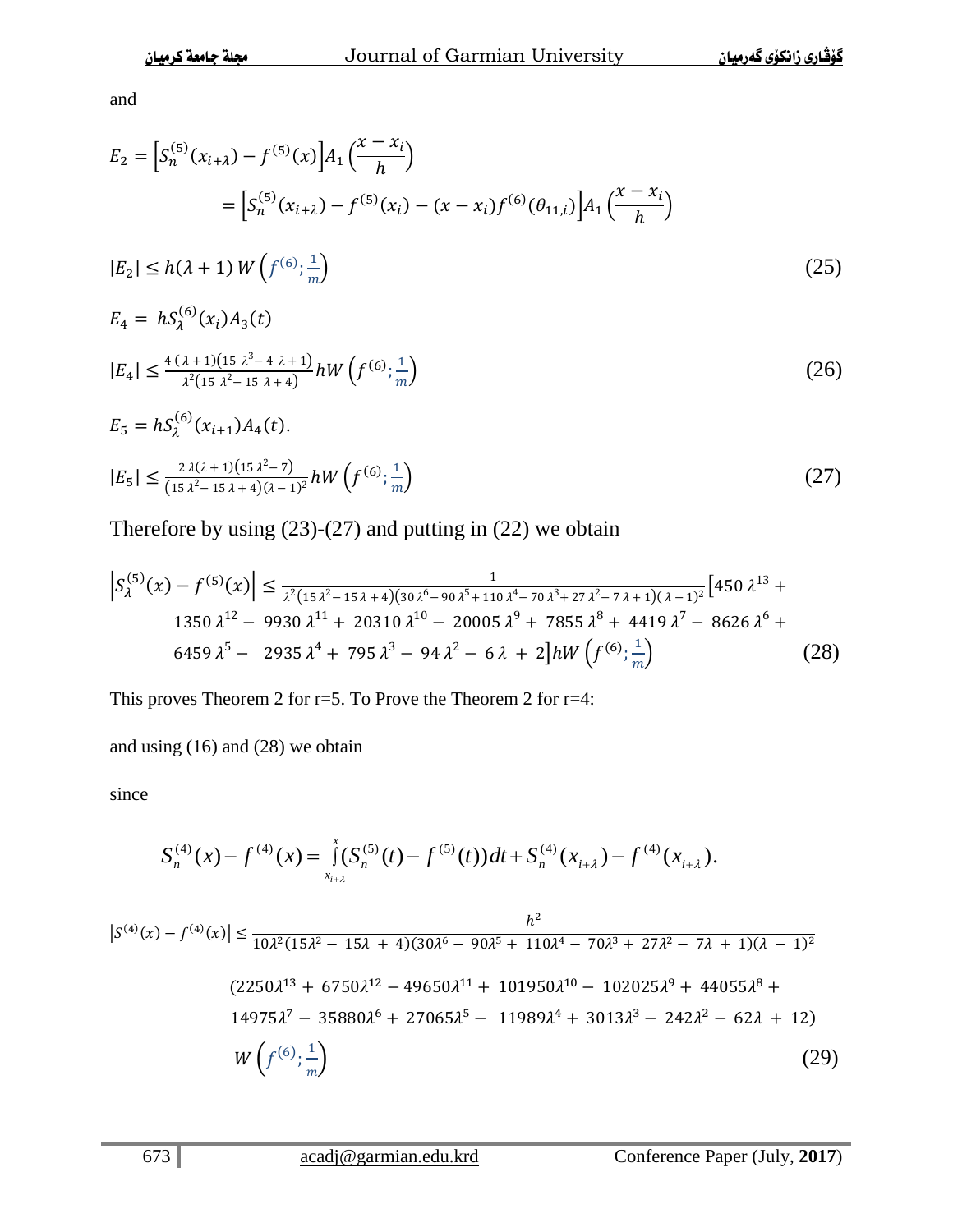which proves Theorem 2 for r=4. To Prove the Theorem 2 for r=3:

and using (17) and (29) we obtain

Since

$$
S_n^{(3)}(x) - f^{(3)}(x) = \int_{x_{i+\lambda}}^x (S_n^{(4)}(t) - f^{(4)}(t)) dt + S_n^{(3)}(x_{i+\lambda}) - f^{(3)}(x_{i+\lambda}).
$$

$$
|S^{(3)}(x) - f^{(3)}(x)| \le \frac{h^3}{30\lambda^2 (15\lambda^2 - 15\lambda + 4)(30\lambda^6 - 90\lambda^5 + 110\lambda^4 - 70\lambda^3 + 27\lambda^2 - 7\lambda + 1)(\lambda - 1)^2} \left(6750\lambda^{14} - 38250\lambda^{13} + 114300\lambda^{12} - 215850\lambda^{11} + 267325\lambda^{10} - 212265\lambda^9 + 92355\lambda^8 + 3990\lambda^7 - 38075\lambda^6 + 30567\lambda^5 - 13839\lambda^4 + 3622\lambda^3 - 373\lambda^2 - 45\lambda + 11\right)W\left(f^{(6)}; \frac{1}{m}\right)
$$
\n(30)

Which proves Theorem 2 for r=3. To prove Theorem 2 for r=2,

Since  $S_n^{(2)}(x_{i+\lambda}) - f^{(2)}(x_{i+\lambda}) = 0$ , and using (30)

$$
S''_n(x) - f''(x) = \int_{x_{i+2}}^x (S_n^{(3)}(t) - f^{(3)}(t)) dt + S''_n(x_{i+2}) - f''(x_{i+2}).
$$
  
\n
$$
|S^{(2)}(x) - f^{(2)}(x)| \le \frac{h^4}{120\lambda^2 (15\lambda^2 - 15\lambda + 4)(30\lambda^6 - 90\lambda^5 + 110\lambda^4 - 70\lambda^3 + 27\lambda^2 - 7\lambda + 1)(\lambda - 1)^2} (6750\lambda^{14} - 38250\lambda^{13} + 114300\lambda^{12} - 215850\lambda^{11} + 267325\lambda^{10} - 212265\lambda^9 + 92355\lambda^8 + 3990\lambda^7 - 38075\lambda^6 + 30567\lambda^5 - 13839\lambda^4 + 3622\lambda^3 - 373\lambda^2 - 45\lambda + 11)
$$
  
\n
$$
W(f^{(6)}; \frac{1}{m})
$$
\n(31)

Which proves Theorem 2 for r=2. To prove Theorem 2 for r=1,

On using (18) and (31) we obtain

since

$$
S'_{n}(x) - f'(x) = \int_{x_{i+\lambda}}^{x} (S_{n}^{(2)}(t) - f^{(2)}(t)) dt + S'_{n}(x_{i+\lambda}) - f'(x_{i+\lambda}).
$$